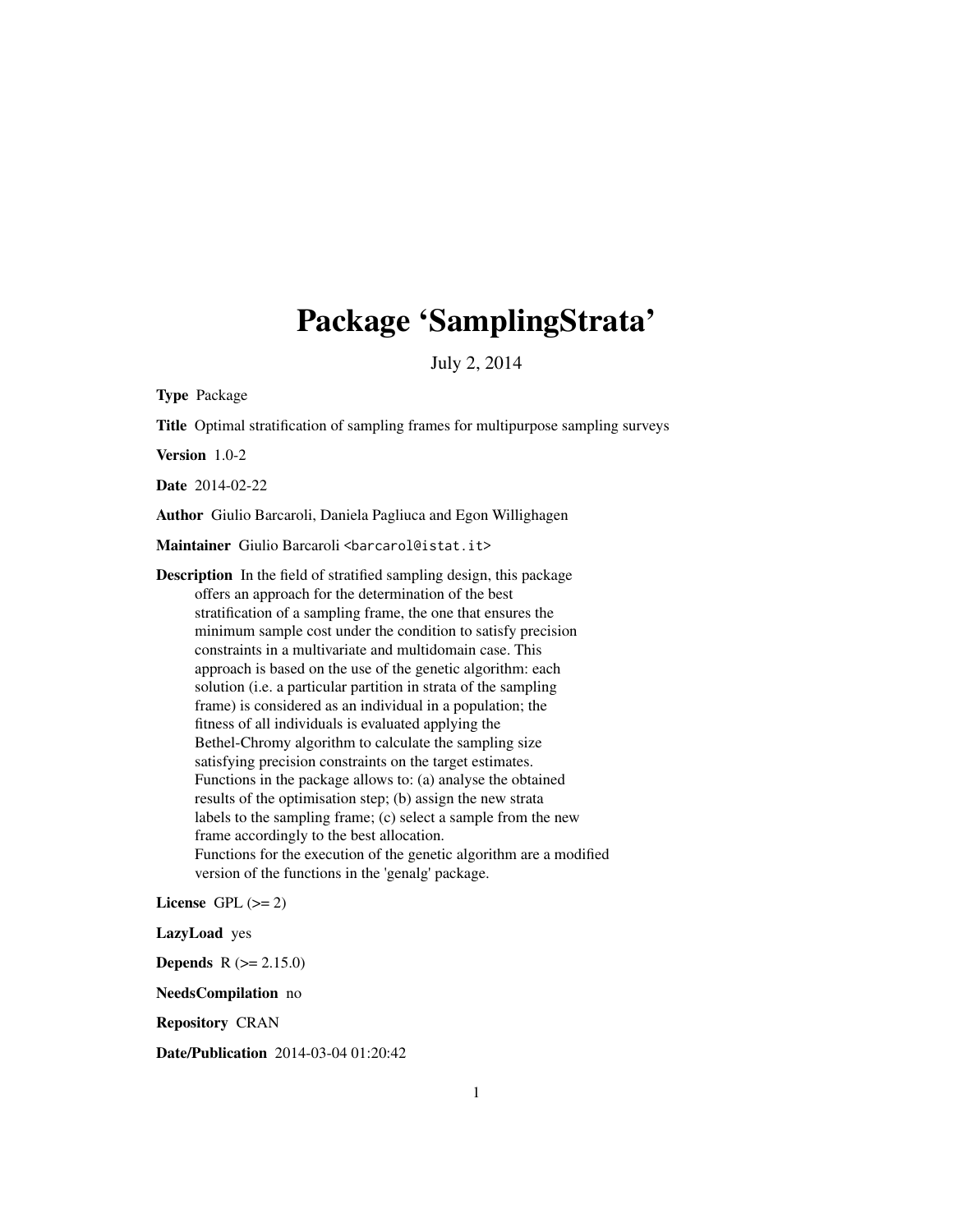## <span id="page-1-0"></span>R topics documented:

| $\mathbf{3}$   |
|----------------|
| $\overline{4}$ |
| $\overline{5}$ |
|                |
|                |
|                |
|                |
|                |
|                |
|                |
|                |
|                |
|                |
|                |
|                |
|                |

#### **Index** [25](#page-24-0)

bethel *Multivariate optimal allocation*

#### Description

Multivariate optimal allocation for different domains of interest in stratified sample design

#### Usage

```
bethel (
          stratif,
          errors,
          minnumstrat=2,
          maxiter=200,
          maxiter1=25,
          printa=FALSE,
  realAllocation=FALSE,
          epsilon=1e-11
          )
```
#### Arguments

| errors      | Data frame of coefficients of variation for each domain |
|-------------|---------------------------------------------------------|
| stratif     | Data frame of survey strata                             |
| minnumstrat | Minimum number of units per strata (default=2)          |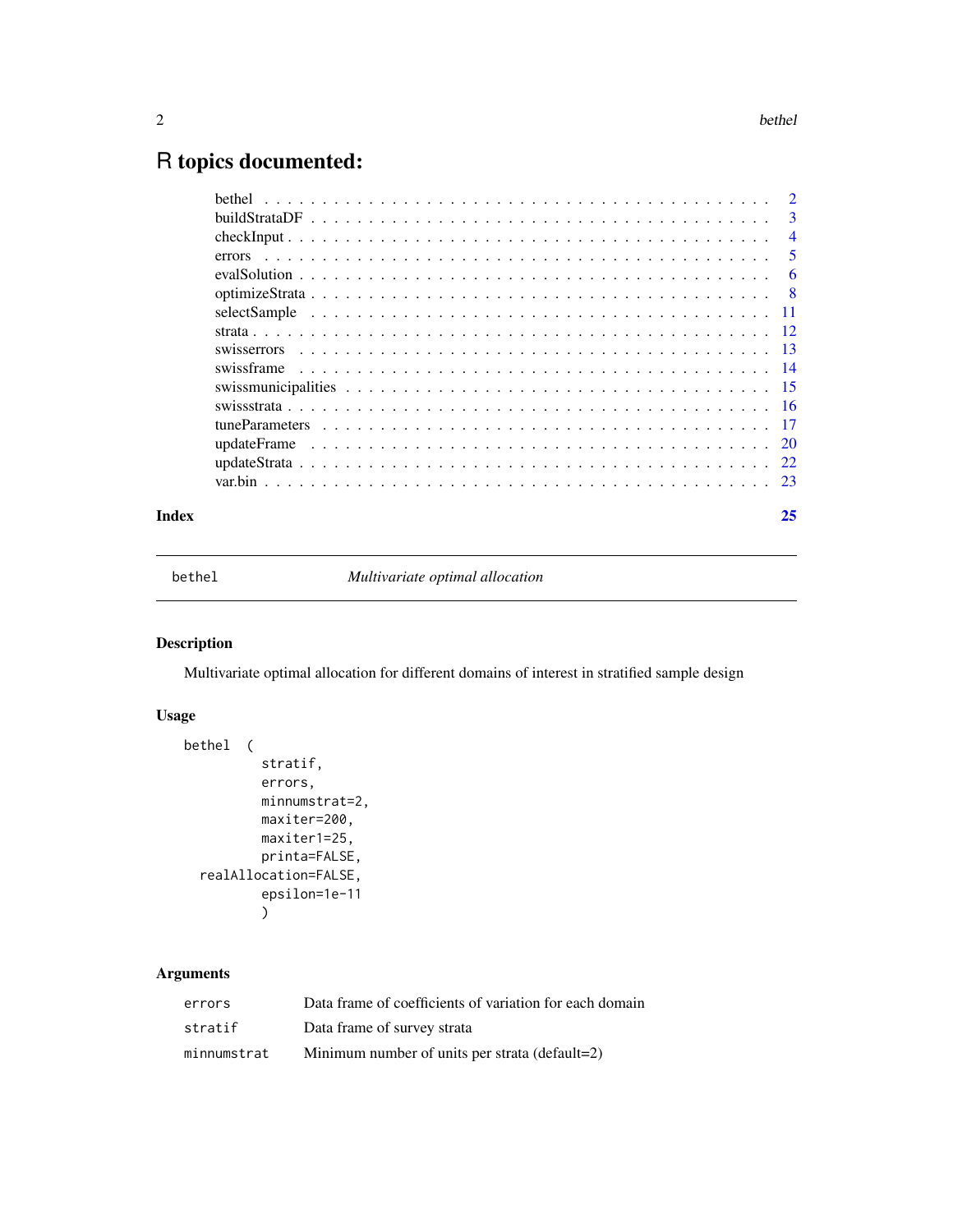#### <span id="page-2-0"></span>buildStrataDF 3

| maxiter  | Maximum number of iterations of the algorithm (default=200)                                                                                                                                                                                                                                                     |
|----------|-----------------------------------------------------------------------------------------------------------------------------------------------------------------------------------------------------------------------------------------------------------------------------------------------------------------|
| maxiter1 | Maximum number of iterations (default=25) of the general procedure. This kind<br>of iteration may be required by the fact that when in a stratum the number of<br>allocated units is greater or equal to its population, that stratum is set as "census<br>stratum", and the whole procedure is re-initialised  |
| printa   | If TRUE then two attributes are added to the resulting vector. The first ('confr')<br>is a comparison between results obtained with 3 different allocation methods:<br>Bethel, proportional and equal. The second ('outcy') is a table reporting planned<br>and actual CV, together with a sensitivity analysis |
|          | real Allocation If FALSE, the allocation is based on INTEGER values; if TRUE, the allocation<br>is based on REAL values                                                                                                                                                                                         |
| epsilon  | Epsilon (default=1e-11)): this value is used to compare the difference in results<br>from one iteration to the other; if it it is lower than "epsilon", then the procedure<br>stops                                                                                                                             |

#### Value

A vector containing the computed optimal allocation

#### Author(s)

Daniela Pagliuca with contributions from Teresa Buglielli and Giulio Barcaroli

#### Examples

```
library(SamplingStrata)
data(strata)
data(errors)
n <- bethel(strata, errors, printa=TRUE)
sum(n)
```
buildStrataDF *Builds the "strata" dataframe containing information on target variables Y's distributions in the different strata, starting from sample data or from a frame*

#### Description

This function allows to build the information regarding strata in the population required as an input by the algorithm of Bethel for the optimal allocation. In order to estimate means and standard deviations for target variables Y's, we need data coming from: (1) a previous round of the survey whose sample we want to plan; (2) sample data from a survey with variables that are proxy to the ones we are interested to; (3) a frame containing values of Y's variables (or proxy variables) for all the population. In all cases, each unit in the dataset must contain auxiliary information (X's variables) and also target variables Y's (or proxy variables) values: under these conditions it is possible to build the dataframe "strata", containing information on the distribution of Y's in the different strata (namely, means and standard deviations), together with information on strata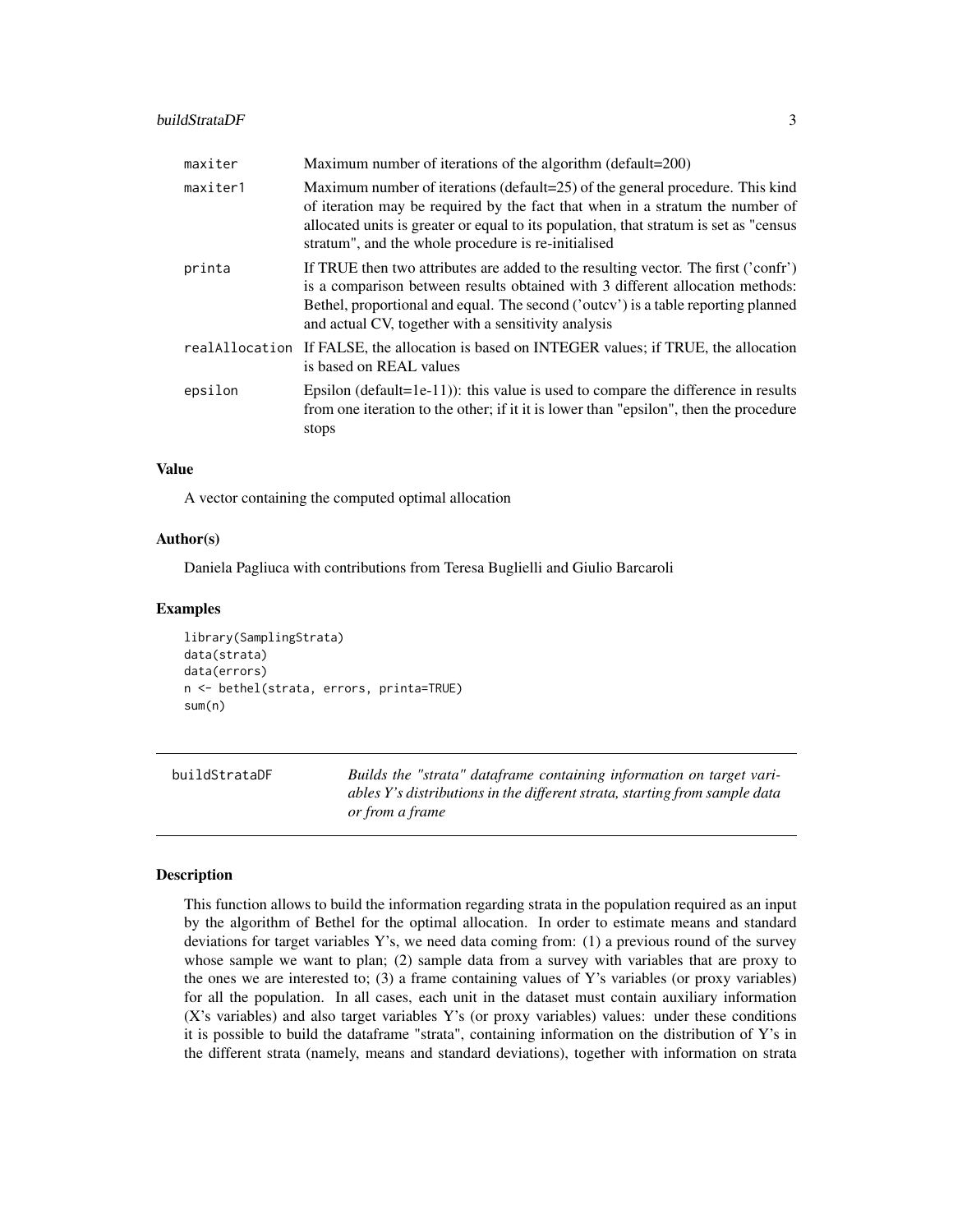(total population, if it is to be censused or not, the cost per single interview). If the information is contained in a sample dataset, a variable named WEIGHT is expected to be present. In case of a frame, no such variable is given, and the function will define a WEIGHT variable for each unit, whose value is always '1'. Missing values for each Y variable will not be taken into account in the computation of means and standard deviations (in any case, NA's can be present in the dataset). The dataframe "strata" is written to an external file (tab delimited, extension "txt"), and will be used as an input by optimizeStrata.

#### Usage

```
buildStrataDF(dataset)
```
#### Arguments

dataset This is the name of the dataframe containing the sampling data, or frame data. It is strictly required that auxiliary information is organised in variables named as  $X1, X2, \ldots, Xm$  (there should be at least one of them) and the target variables are denoted by Y1, Y2, ... , Yn. In addition, in case of sample data, a variable named 'WEIGHT' must be present in the dataframe, containing the weigths associated to each sampling unit

#### Value

A dataframe containing strata

#### Author(s)

Giulio Barcaroli

#### Examples

```
data(swissframe)
strata <- buildStrataDF(swissframe)
head(strata)
```

| checkInput |  |  |  |
|------------|--|--|--|
|            |  |  |  |

Checks the inputs to the package: dataframes "errors", "strata" and *"sampling frame"*

#### Description

This functions checks the internal structure of the different input dataframes ("errors", "strata" and "sampling frame"), and also the correctness of the relationships among them.

#### Usage

```
checkInput(errors=NULL, strata=NULL, sampframe=NULL)
```
<span id="page-3-0"></span>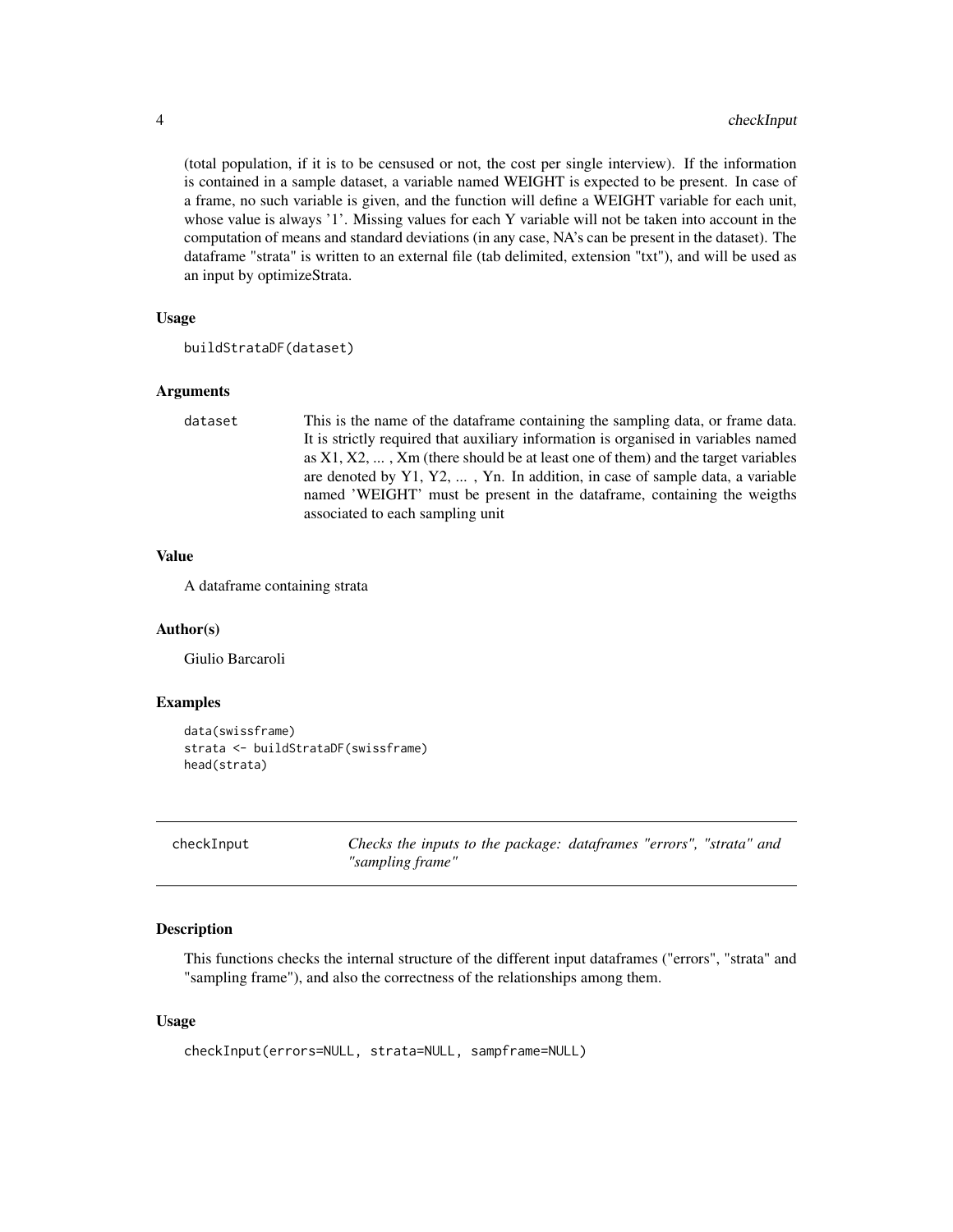#### <span id="page-4-0"></span>errors 5

#### **Arguments**

| errors    | Dataframe containing the precision levels expressed in terms of maximum ac-<br>ceptable coefficients of variation that estimates of target variables Y's of the<br>survey must comply. |
|-----------|----------------------------------------------------------------------------------------------------------------------------------------------------------------------------------------|
| strata    | Dataframe containing the information related to strata.                                                                                                                                |
| sampframe | Dataframe containing the information related to all the units belonging to the<br>population of interest.                                                                              |

#### Author(s)

Giulio Barcaroli

#### Examples

```
library(SamplingStrata)
data(swisserrors)
data(swissstrata)
data(swissframe)
checkInput(swisserrors,swissstrata,swissframe)
checkInput(strata=swissstrata,sampframe=swissframe)
checkInput(strata=swissstrata)
```
errors *Precision constraints (maximum CVs) as input for Bethel allocation*

#### Description

Dataframe containing precision levels (expressed in terms of acceptable CV's)

#### Usage

data(errors)

#### Format

The constraint data frame (errors) contains a row per each domain value with the following variables:

DOM Type of domain code (factor)

CV1 Planned coefficient of variation for first variable Y1 (numeric)

CVj Planned coefficient of variation for j-th variable Yj (numeric)

CVn Planned coefficient of variation for last variable Yn (numeric)

domainvalue Value of the domain to which the constraints refer (numeric)

#### Details

Note: the names of the variables must be the ones indicated above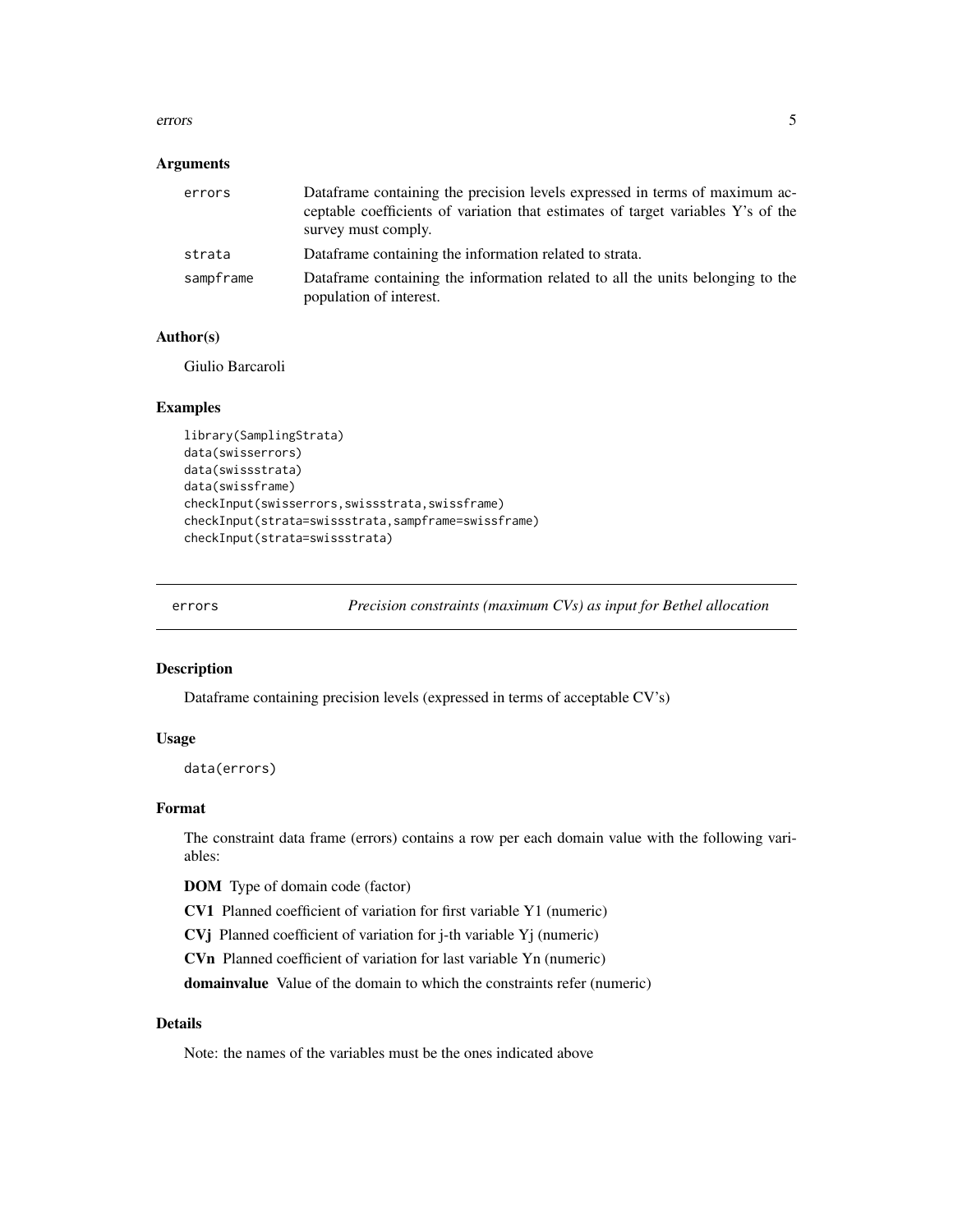#### <span id="page-5-0"></span>Examples

## data(errors) ## errors

evalSolution *Allows to evaluate the solution produced by the function 'optimizeStrata' by selecting a number of samples from the frame with the optimal stratification, and calculating average CV's on the target variables Y's together with differences between estimates and the values of the parameters in the population.*

#### **Description**

The user can indicate the number of samples that must be selected by the frame to which the optimal stratification has been applied. The allocation is the one reported in the dataframe 'outstrata'. First, the true values of the parameters are calculated from the frame. Then, for each sample the sampling estimates are calculated, together with the differences between them and the true values of the parameters. At the end, an estimate of the CV is produced for each target variable, in order to compare them with the precision constraints set at the beginning of the optimization process. If the flag 'writeFiles' is set to TRUE, boxplots of distribution of the CV's in the different domains are produced for each Y variable ('cv.pdf'), together with boxplot of the distributions of differences between estimates and values of the parameters in the population ('differences.pdf').

#### Usage

```
evalSolution(frame,
outstrata,
nsampl=100,
writeFiles=FALSE)
```
#### Arguments

| frame      | The frame to which the optimal stratification has been applied ('framenew') |
|------------|-----------------------------------------------------------------------------|
| outstrata  | The new (aggregated) strata generated by the function 'optimizeStrata'      |
| nsampl     | The number of sample to be drawn from the frame                             |
| writeFiles | A flag to write in the work directory the outputs of the function           |

#### Value

A list containing (1) the vector of the solution and (2) the optimal aggregated strata

#### Author(s)

Giulio Barcaroli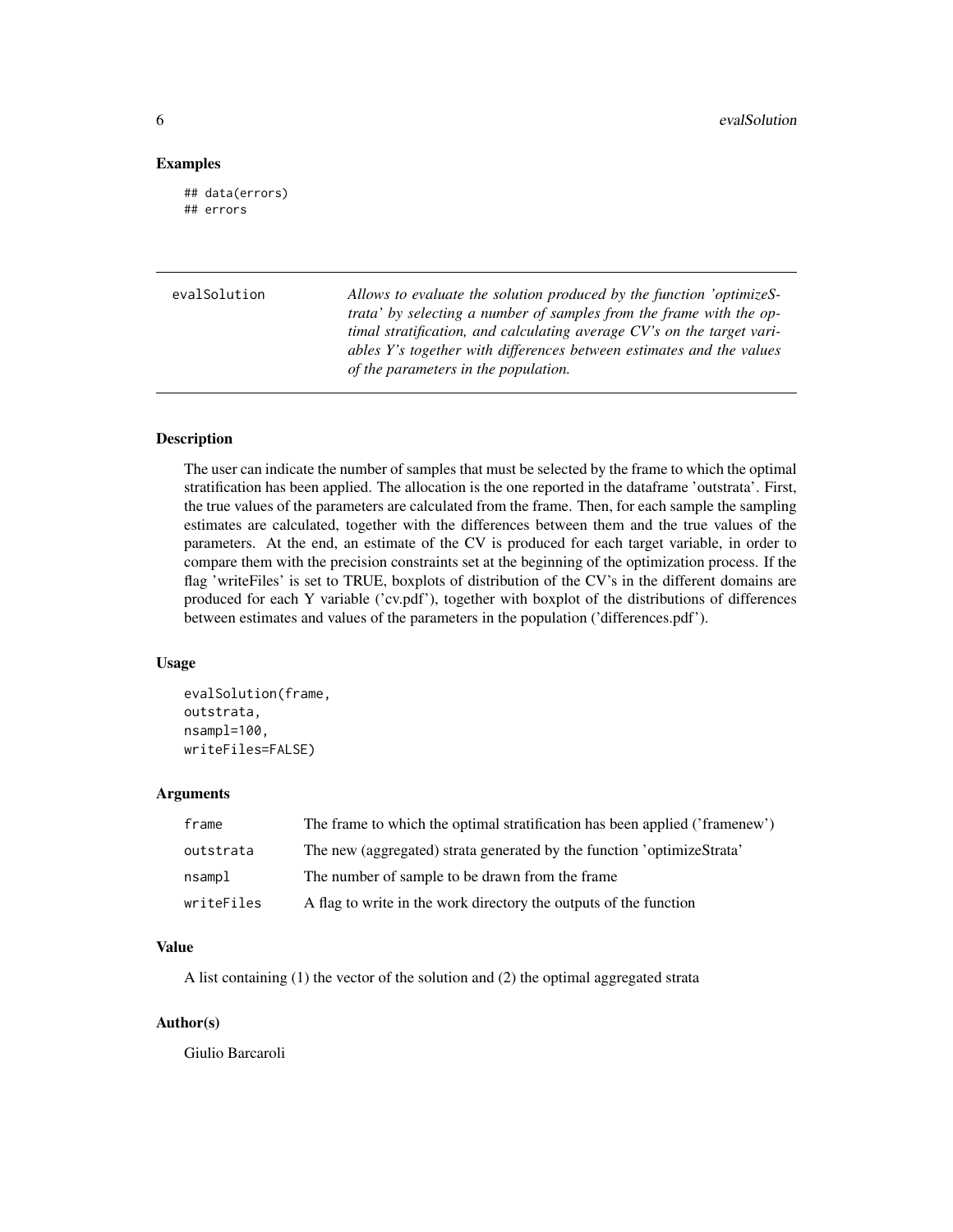#### evalSolution 7 and 2008 and 2008 and 2008 and 2008 and 2008 and 2008 and 2008 and 2008 and 2008 and 2008 and 2008 and 2008 and 2008 and 2008 and 2008 and 2008 and 2008 and 2008 and 2008 and 2008 and 2008 and 2008 and 2008

```
## Not run:
library(SamplingStrata)
data(swisserrors)
data(swissstrata)
solution <- optimizeStrata (
errors = swisserrors,
strata = swissstrata,
cens = NULL,
strcens = FALSE,
alldomains = TRUE,
dom = dominio,
initialStrata = nrow(swissstrata)/3,
addStrataFactor = 0.01,
minnumstr = 2,
iter = 50.
pops = 20,
mut{\_}chance = 0.05,
elitism_rate = 0.2,
highvalue = 100000000,
suggestions = NULL,
realAllocation = TRUE,
writeFiles = FALSE)
# update sampling strata with new strata labels
#swissstrata <- swissstrata[swissstrata$DOM1 == dominio,]
newstrata <- updateStrata(swissstrata, solution, writeFiles = TRUE)
# update sampling frame with new strata labels
data(swissframe)
framenew <- updateFrame(frame=swissframe,newstrata=newstrata,writeFile=TRUE)
samp <- selectSample(framenew,solution$aggr_strata,writeFiles=TRUE)
# evaluate the current solution
results <- evalSolution(framenew, solution$aggr_strata, 500, writeFiles = TRUE)
boxplot(val \sim cv, data = resultsscoeff_var,
        col = "orange",main = "Distribution of CV's in the domains",
        xlab = "Variables Y",
        ylab = "Value of CV")
diff <- read.csv("differences.csv")
numY <- sum(grepl("diff", colnames(diff)))
k <- ceiling(numY/4)
for (j in 1:k) {
    split.screen(c(2, 2))
    for (i in 1:4) {
        if (i + 4 * (j - 1) \leq numY) {
            stmt \leq paste("screen(", i, ")", sep = "")
            eval(parse(text = stmt))
stmt <- paste("boxplot(diff",i,"~dom,
data=diff,
ylab='Differences',
xlab='Domain',
sep="")
eval(parse(text = stmt))
```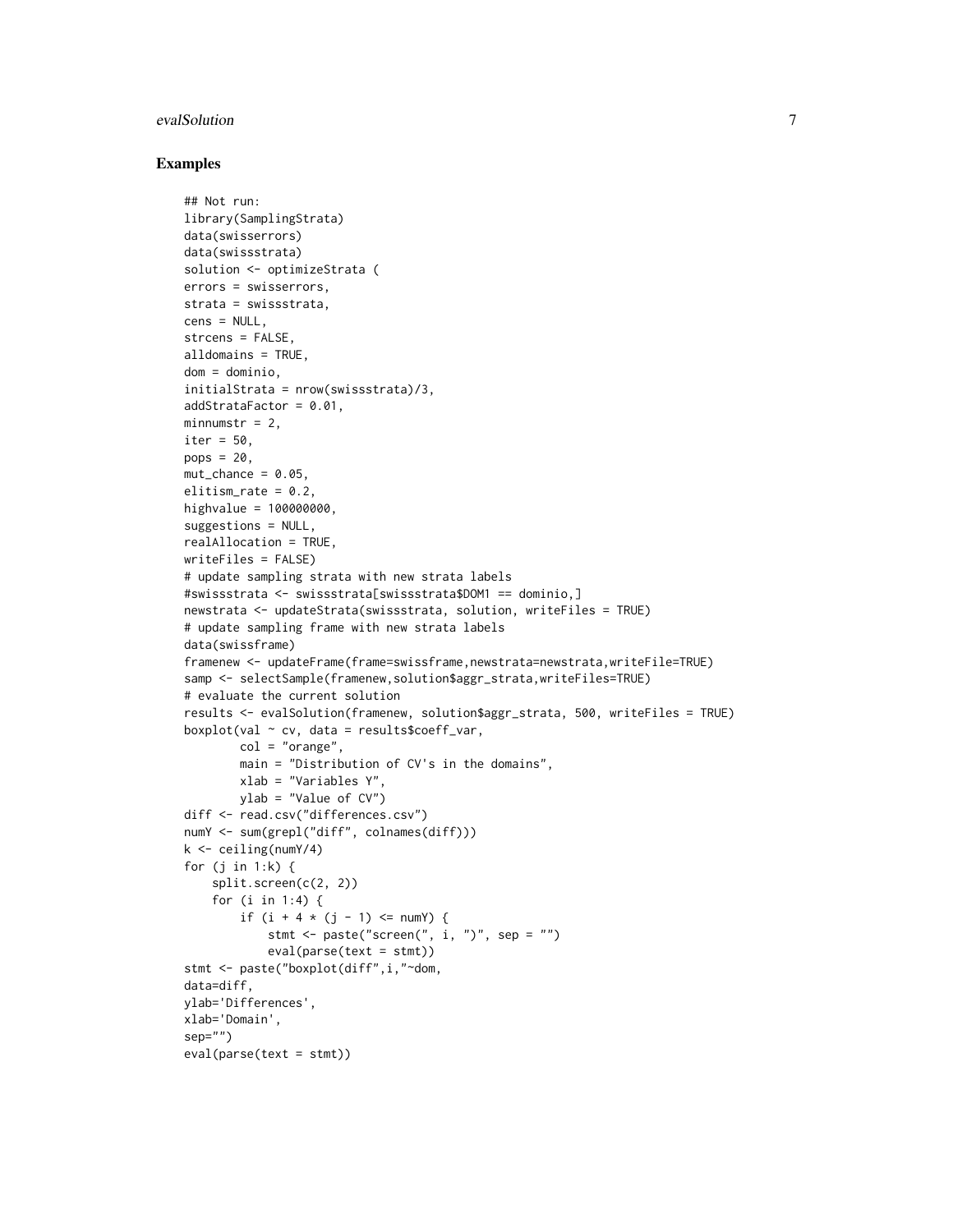```
stmt <- paste("mtext(expression(Y", i , "),
side=3,adj=0,cex=1.0,line=1)",
sep = "")eval(parse(text = stmt))}
   }
}
## End(Not run)
```
optimizeStrata *Best stratification of a sampling frame for multipurpose surveys*

#### Description

This function runs a set of other functions to optimise the stratification of a sampling frame

#### Usage

```
optimizeStrata(
errors ,
strata ,
cens = NULL,
strcens = FALSE,
alldomains = TRUE,
dom = NULL,
initialStrata = nrow(strata),
addStrataFactor = 0.01,
minnumstr = 2,
iter = 20,
pops = 20,mut{\_}chance = 0.05,
elitism_rate = 0.2,
highvalue = 1e+08,
suggestions = NULL,
realAllocation = FALSE,
writeFiles = FALSE
\mathcal{L}
```
# Arguments

| errors | This is the (mandatory) dataframe containing the precision levels expressed in<br>terms of Coefficients of Variation that estimates on target variables Y's of the<br>survey must comply                                                                                                                                        |
|--------|---------------------------------------------------------------------------------------------------------------------------------------------------------------------------------------------------------------------------------------------------------------------------------------------------------------------------------|
| strata | This is the (mandatory) dataframe containing the information related to "atomic"<br>strata, i.e. the strata obtained by the Cartesian product of all auxiliary variables<br>X's. Information concerns the identifiability of strata (values of X's) and vari-<br>ability of Y's (for each Y, mean and standard error in strata) |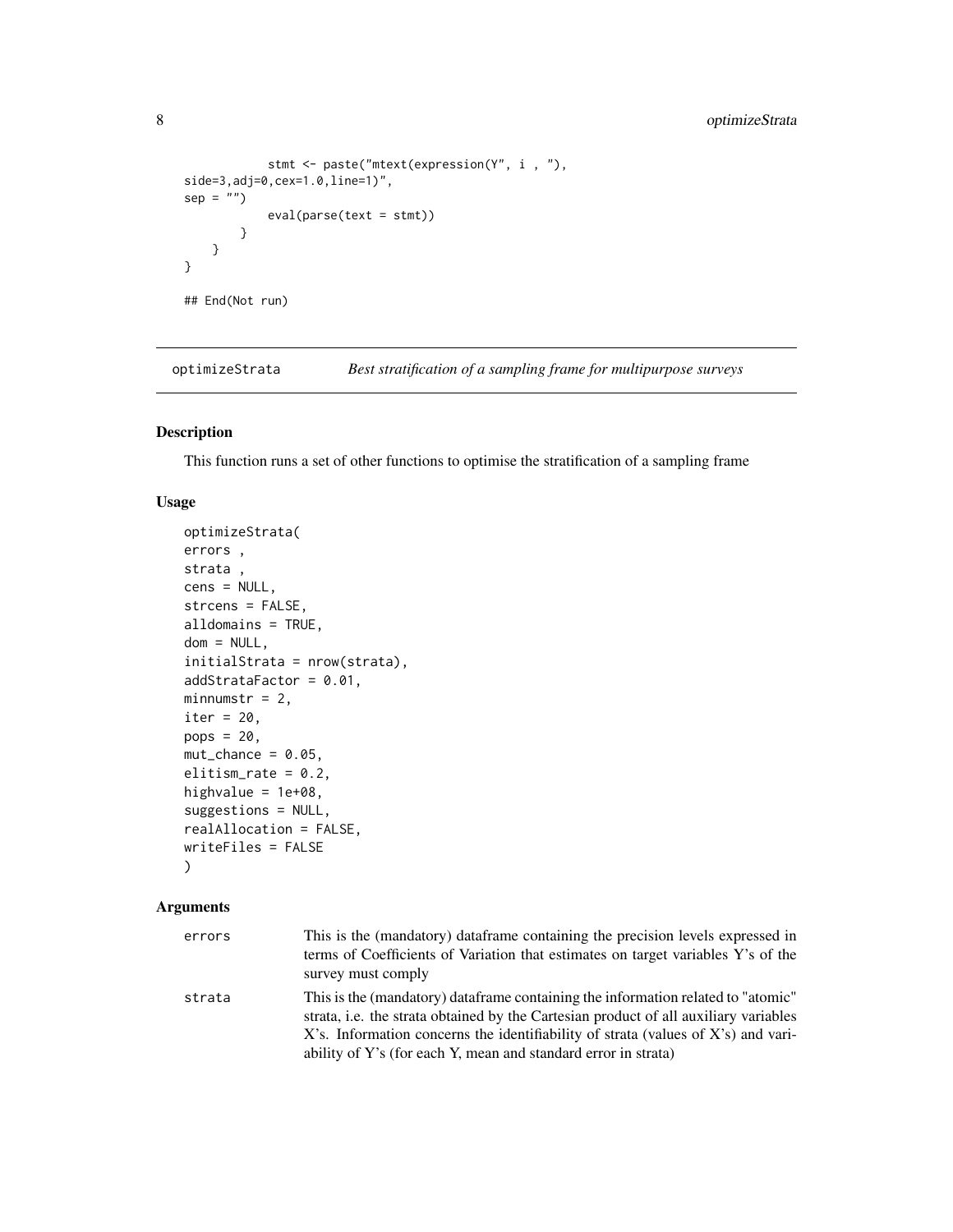| cens                             | This the (optional) dataframe containing the takeall strata, those strata whose<br>units must be selected in whatever sample. It has same structure than "strata"<br>dataframe                                                                                                                                                                                                   |
|----------------------------------|----------------------------------------------------------------------------------------------------------------------------------------------------------------------------------------------------------------------------------------------------------------------------------------------------------------------------------------------------------------------------------|
| strcens                          | Flag (TRUE/FALSE) to indicate if takeall strata do exist or not. Default is<br><b>FALSE</b>                                                                                                                                                                                                                                                                                      |
| alldomains                       | Flag (TRUE/FALSE) to indicate if the optimization must be carried out on all<br>domains (default is TRUE). If it is set to FALSE, then a value must be given to<br>parameter 'dom'                                                                                                                                                                                               |
| dom                              | Indicates the domain on which the optimization must be carried. It is an inte-<br>ger value that has to be internal to the interval $(1 \le$ > number of domains). If<br>'alldomains' is set to TRUE, it is ignored                                                                                                                                                              |
| initialStrata<br>addStrataFactor | This is the initial limit on the number of strata for each solution. Default is 3000                                                                                                                                                                                                                                                                                             |
|                                  | This parameter indicates the probability that at each mutation the number of<br>strata may increase with respect to the current value. Default is 0.01 (1                                                                                                                                                                                                                        |
| minnumstr                        | Indicates the minimum number of units that must be allocated in each stratum.<br>Default is 2                                                                                                                                                                                                                                                                                    |
| iter                             | Indicated the maximum number of iterations (= generations) of the genetic al-<br>gorithm. Default is 20                                                                                                                                                                                                                                                                          |
| pops                             | The dimension of each generations in terms of individuals. Default is 50                                                                                                                                                                                                                                                                                                         |
| mut_chance                       | Mutation chance: for each new individual, the probability to change each single<br>chromosome, i.e. one bit of the solution vector. High values of this parameter<br>allow a deeper exploration of the solution space, but a slower convergence, while<br>low values permit a faster convergence, but the final solution can be distant from<br>the optimal one. Default is 0.05 |
| elitism_rate                     | This parameter indicates the rate of better solutions that must be preserved from<br>one generation to another. Default is 0.2 (20)                                                                                                                                                                                                                                              |
| highvalue                        | Parameter for genetic algorithm. Not to be changed                                                                                                                                                                                                                                                                                                                               |
| suggestions                      | Optional parameter for genetic algorithm that indicates one possible solution<br>(maybe from previous runs) that will be introduced in the initial population.<br>Default is NULL.                                                                                                                                                                                               |
| realAllocation                   | If FALSE, the allocation is based on INTEGER values; if TRUE, the allocation<br>is based on REAL values                                                                                                                                                                                                                                                                          |
| writeFiles                       | Indicates if the various dataframes and plots produced during the execution have<br>to be written in the working directory. Default is "FALSE".                                                                                                                                                                                                                                  |

#### Value

A list containing (1) the vector of the solution and (2) the optimal aggregated strata

### Author(s)

Giulio Barcaroli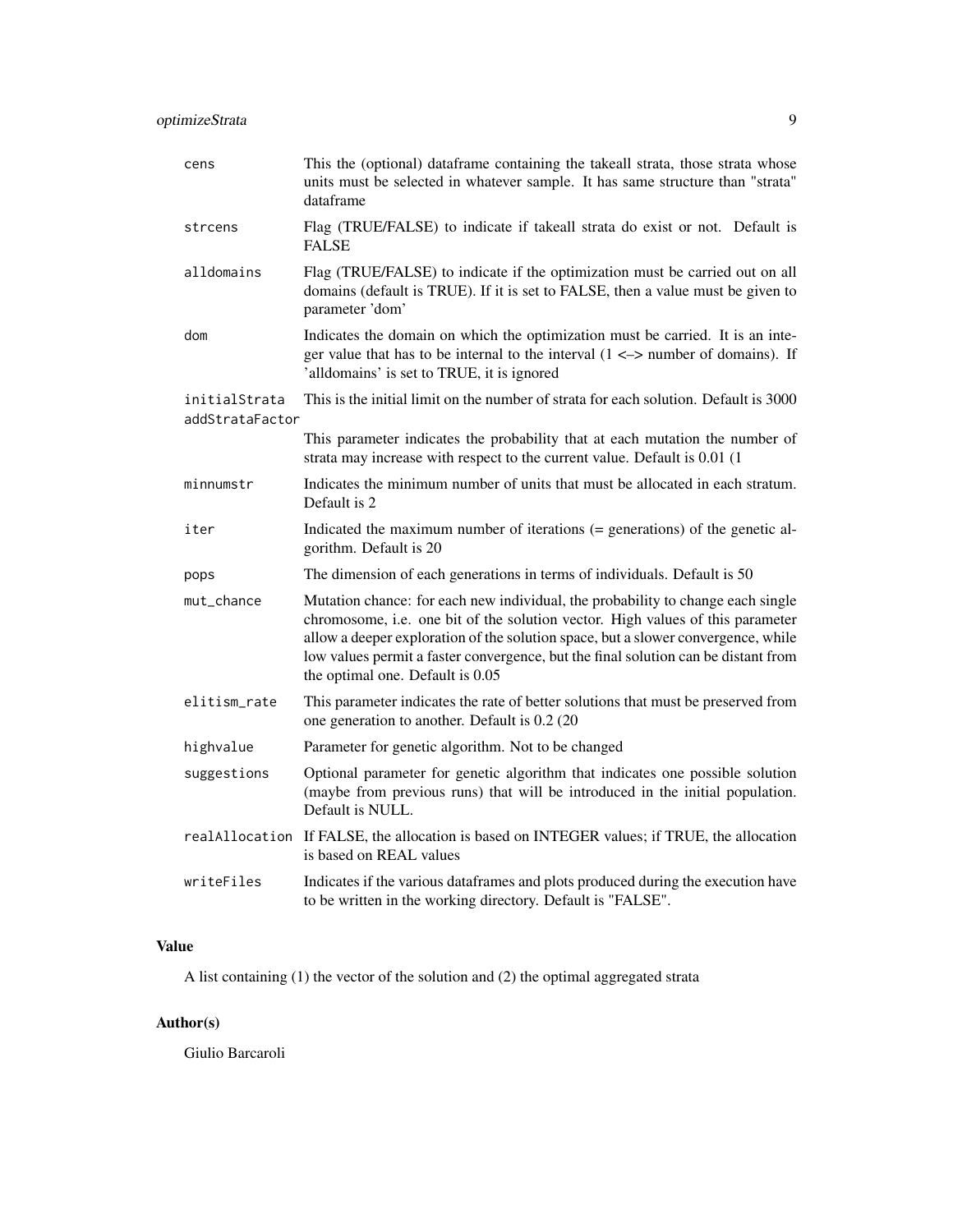```
#
# This is a toy example, and can be run
#
library(SamplingStrata)
data(errors)
data(strata)
# optimisation of sampling strata
solution <- optimizeStrata (
   errors = errors,
   strata = strata,
   cens = NULL,
   strcens = FALSE,
   initialStrata = 3000,
   addStrataFactor = 0.01,
   minnumstr = 2,
   iter = 30,
   pops = 20,mut{\_}chance = 0.05,elitism_rate = 0.2,
   highvalue = 100000000,
    suggestions = NULL,
writeFile = FALSE)
sum(ceiling(solution$aggr_strata$SOLUZ))
head(solution$aggr_strata)
#
# The following example is realistic, but is time consuming
#
## Not run:
library(SamplingStrata)
data(swisserrors)
data(swissstrata)
# optimisation of sampling strata
solution <- optimizeStrata (
   errors = swisserrors,
   strata = swissstrata,
   cens = NULL,
   strcens = FALSE,
   initialStrata = 3000,
   addStrataFactor = 0.01,
   minnumstr = 2,
   iter = 60,
   pops = 20,
   mut{\_}chance = 0.05,elitism_rate = 0.2,
   highvalue = 100000000,
    suggestions = NULL,
writeFile = FALSE)
sum(ceiling(solution$aggr_strata$SOLUZ))
head(solution$aggr_strata)
```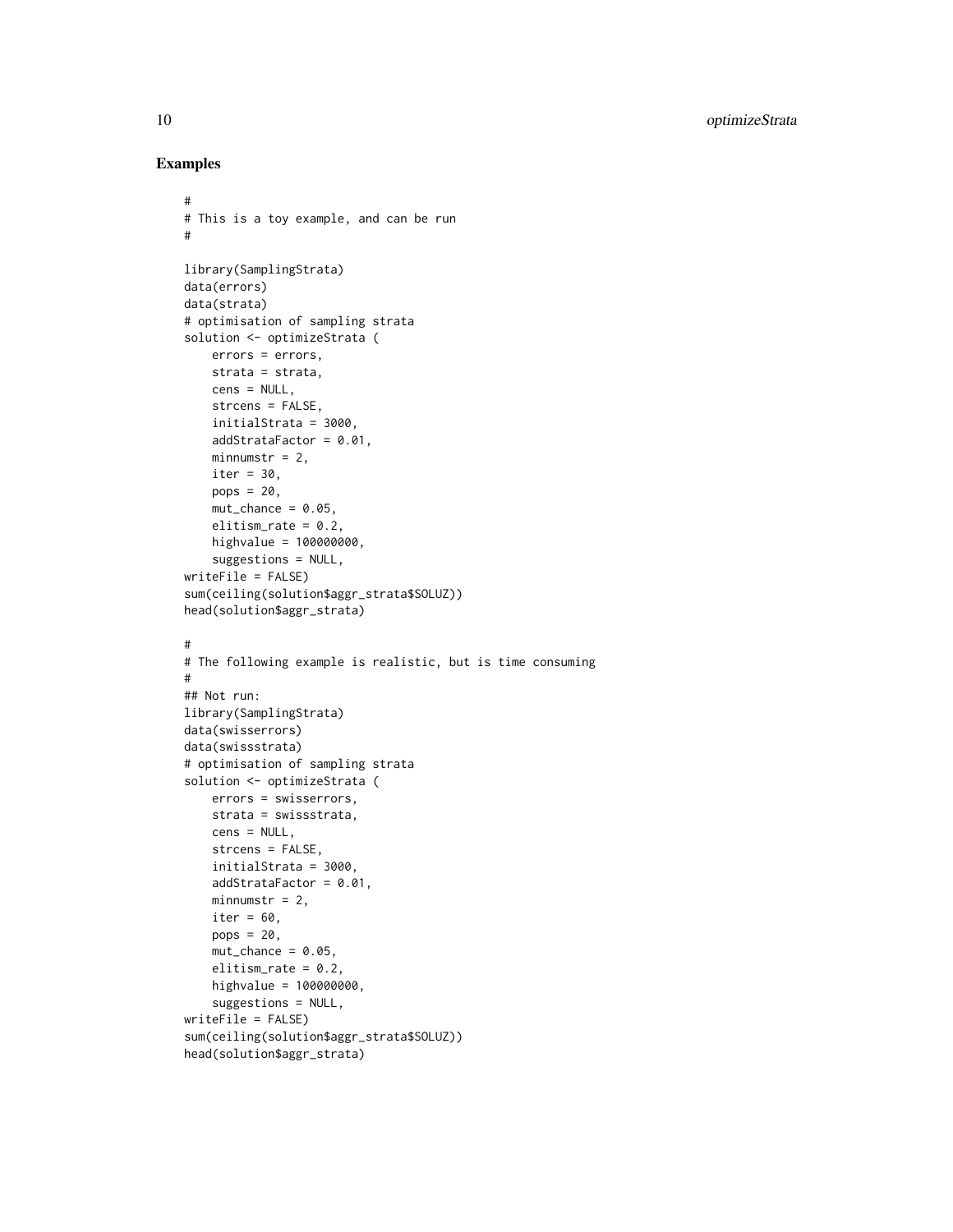#### <span id="page-10-0"></span>selectSample 11

## End(Not run)

selectSample *Selection of a stratified sample from the frame with srswor method*

#### Description

Once optimal stratification has been obtained (in the dataframe 'outstrata'), and a new frame has been built by assigning to the units of the old one the new stratum labels (by means of "update-Frame" function), it is possible to select a stratified sample from the frame with the srswor method. The result of the execution of "selectSample" function is a dataframe containing selected units, with the probabilities of inclusion. It is possible to output this dataframe in a .csv file. One more .csv file is produced ("sampling check"), containing coeherence checks between (a) population in frame strata (b) population in optimised strata (c) planned units to be selected in optimised strata (d) actually selected units (e) sum of weights in each stratum

#### Usage

selectSample(frame, outstrata, writeFiles = FALSE,verbatim=TRUE)

#### Arguments

| frame      | This is the (mandatory) dataframe containing the sampling frame, as it has been<br>modified by the execution of the "updateFrame" function. Name of stratum<br>variable must be 'strato'.                 |
|------------|-----------------------------------------------------------------------------------------------------------------------------------------------------------------------------------------------------------|
| outstrata  | This is the (mandatory) dataframe containing the information related to resulting<br>stratification obtained by the execution of "optimizeStrata" function. Name of<br>stratum variable must be 'strato'. |
| writeFiles | Indicates if at the end of the processing the resulting strata will be outputted in<br>a delimited file. Default is "FALSE".                                                                              |
| verbatim   | Indicates if information on the drawn sample must be printed or not. Default is<br>"TRUE".                                                                                                                |

#### Value

A dataframe containing the sample

#### Author(s)

Giulio Barcaroli with contribution from Diego Zardetto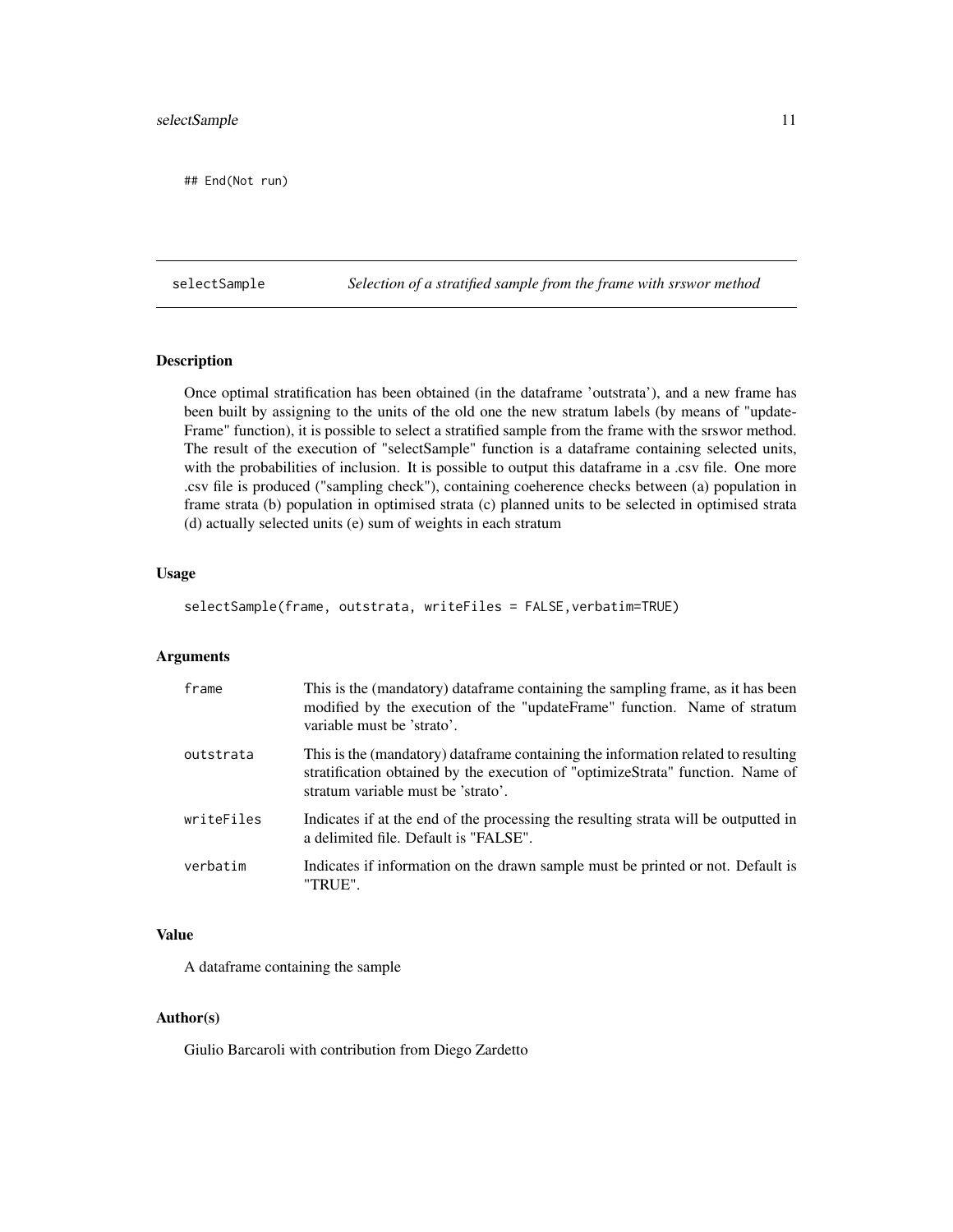12 strata

#### Examples

```
#
# The following example is realistic, but is time consuming
#
## Not run:
library(SamplingStrata)
data(swisserrors)
data(swissstrata)
# optimisation of sampling strata
solution <- optimizeStrata (
   errors = swisserrors,
   strata = swissstrata,
   cens = NULL,
    strcens = FALSE,
    initialStrata = 3000,
    addStrataFactor = 0.01,
   minnumstr = 2,
    iter = 60,
   pops = 20,
   mut{\_}chance = 0.05,elitism_rate = 0.2,
   highvalue = 100000000,
    suggestions = NULL,
writeFiles = FALSE)
# updating sampling strata with new strata labels
newstrata <- updateStrata(swissstrata, solution)
# updating sampling frame with new strata labels
data(swissframe)
framenew <- updateFrame(frame=swissframe,newstrata=newstrata)
# selection of sample
sample <- selectSample(frame=framenew,outstrata=solution$aggr_strata)
head(sample)
## End(Not run)
```
strata *Dataframe containing information on strata in the frame*

#### Description

Dataframe containing information on strata in the frame

#### Usage

data(strata)

<span id="page-11-0"></span>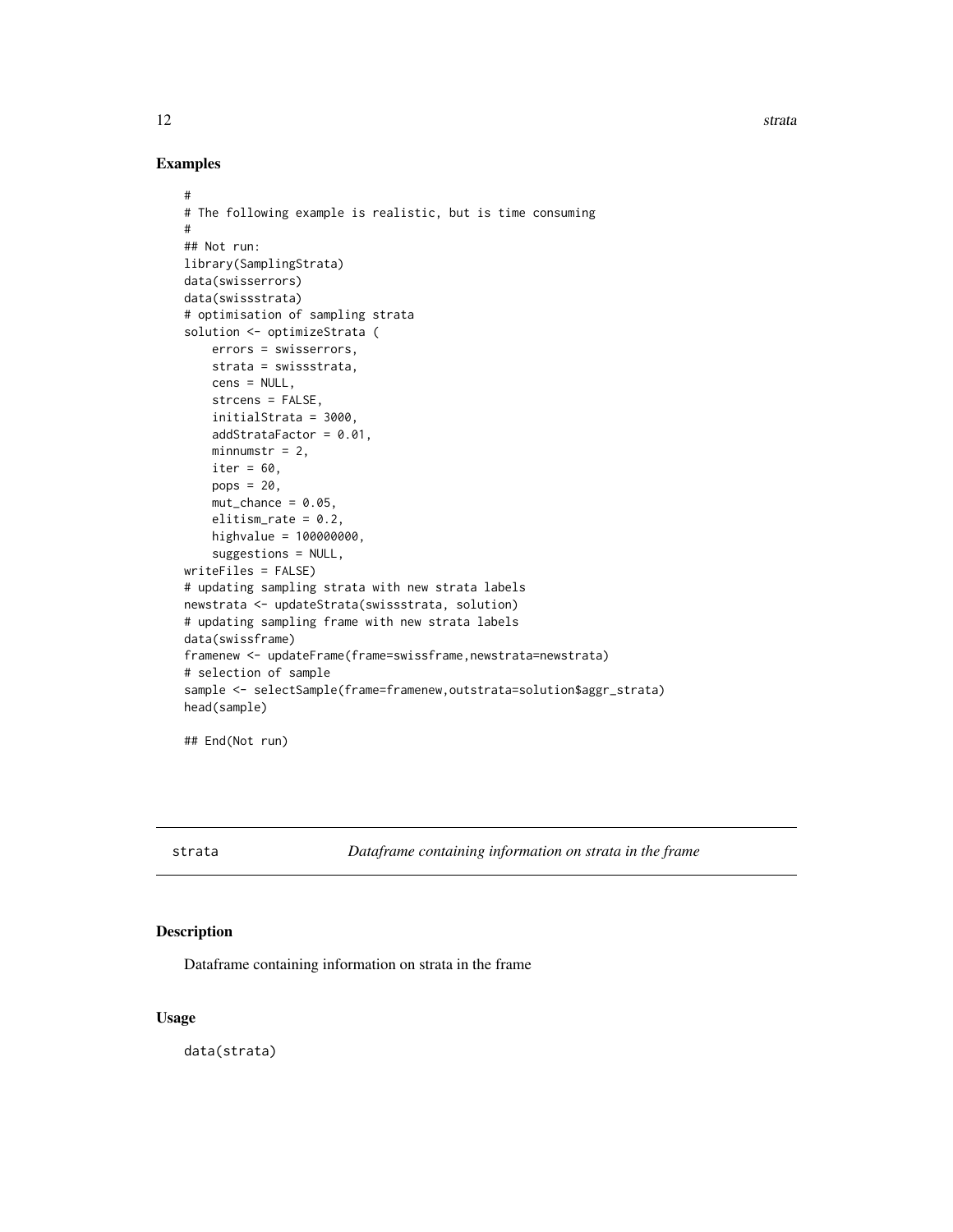#### <span id="page-12-0"></span>swisserrors and the state of the state of the state of the state of the state of the state of the state of the state of the state of the state of the state of the state of the state of the state of the state of the state o

#### Format

The strata data frame (strata) contains a row per stratum with the following variables:

stratum Identifier of the stratum (numeric)

N Number of population units in the stratum (numeric)

X1 Value of first auxiliary variable X1 in the stratum (factor)

Xi Value of i-th auxiliary variable Xi in the stratum (factor)

Xk Value of last auxiliary variable Xk in the stratum (factor)

M1 Mean in the stratum of the first variable Y1 (numeric)

Mj Mean in the stratum of the j-th variable Yt (numeric)

Mn Mean in the stratum of the last variable Y (numeric)

S1 Standard deviation in the stratum of the first variable Y (numeric)

Sj Standard deviation in the stratum of the j-th variable Yt (numeric)

Sn Standard deviation in the stratum of the last variable Y (numeric)

cens Flag (1 indicates a take all straum, 0 a sampling stratum) (numeric) Default =  $0$ 

cost Cost per interview in each stratum. Default = 1 (numeric)

DOM1 Value of domain to which the stratum belongs (factor or numeric)

#### **Details**

Note: the names of the variables must be the ones indicated above

#### Examples

```
# data(strata)
# head(strata)
```
swisserrors *Precision constraints (maximum CVs) as input for Bethel allocation*

#### Description

Dataframe containing precision levels (expressed in terms of acceptable CV's)

#### Usage

data(errors)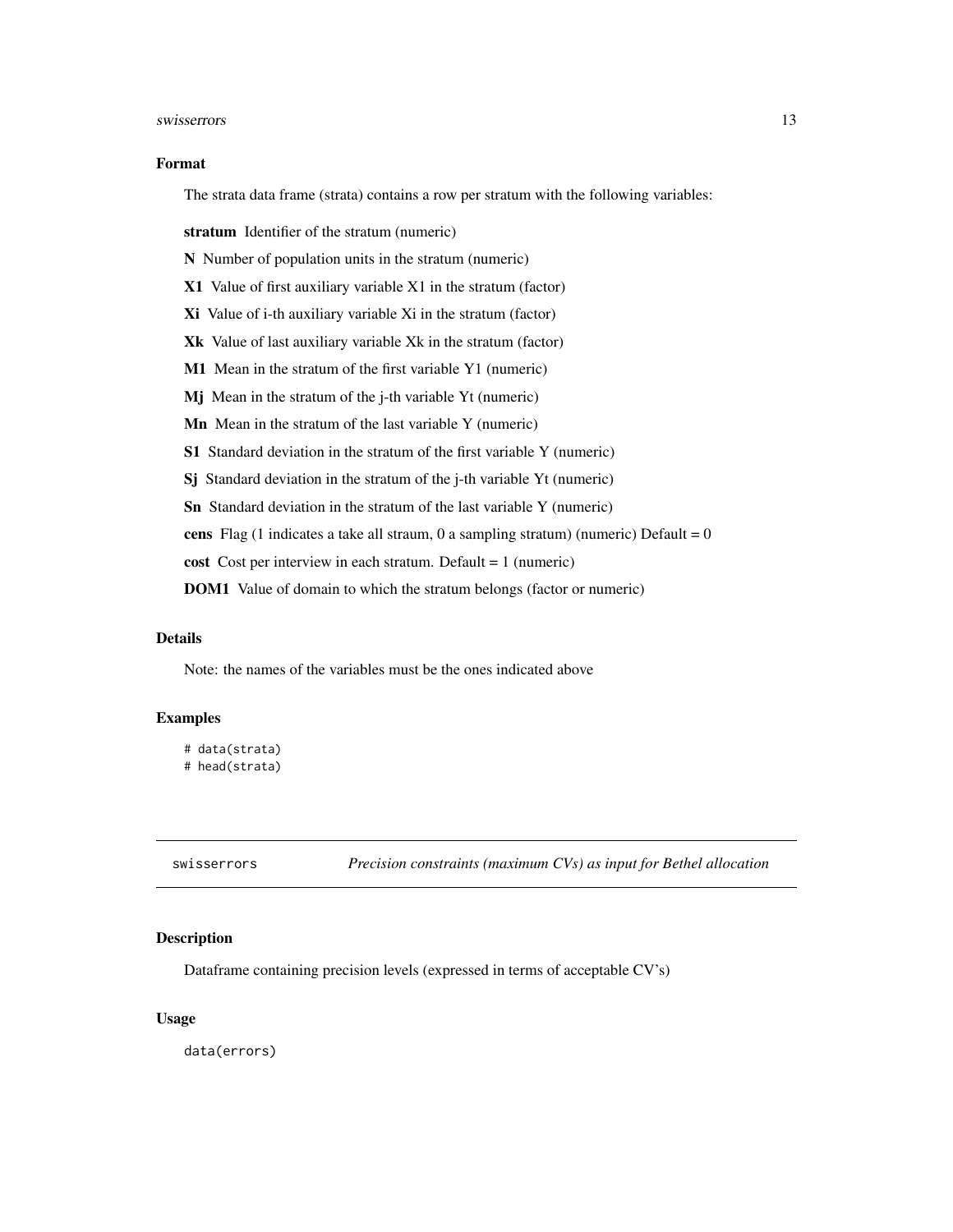#### <span id="page-13-0"></span>Format

The constraint data frame (swisserrors) contains a row per each domain value with the following variables:

- DOM Type of domain code (factor)
- CV1 Planned coefficient of variation for first variable Y1 (number of men and women aged between 0 and 19) (numeric)
- CV2 Planned coefficient of variation for second variable Y2 (number of men and women aged between 20 and 39) (numeric)
- CV3 Planned coefficient of variation for third variable Y3 (number of men and women aged between 40 and 64) (numeric)
- CV4 Planned coefficient of variation for forth variable Y4 (number of men and women aged between 65 and over) (numeric)

domainvalue Value of the domain to which the constraints refer (numeric)

#### Examples

## data(swisserrors) ## swisserrors

| swissframe | Dataframe containing information on all units in the population of ref- |
|------------|-------------------------------------------------------------------------|
|            | erence that can be considered as the final sampling unit (this example  |
|            | <i>is related to Swiss municipalities</i> )                             |

#### Description

Dataframe containing information on all municipalities in Swiss (it is a derivation of dataframe "swissmunicipalities" in "sampling" package)

#### Usage

data(swissframe)

#### Format

The "swissframe" dataframe contains a row per each Swiss municipality with the following variables:

progr Progressive associated to the frame unit (numeric)

id Name of the frame unit (character)

- X1 Classes of total population in the municipality (factor with 18 values)
- X2 Classes of wood area in the municipality (factor with 3 values)
- X3 Classes of area under cultivation in the municipality (factor with 3 values)
- X4 Classes of mountain pasture area in the municipality (factor with 3 values)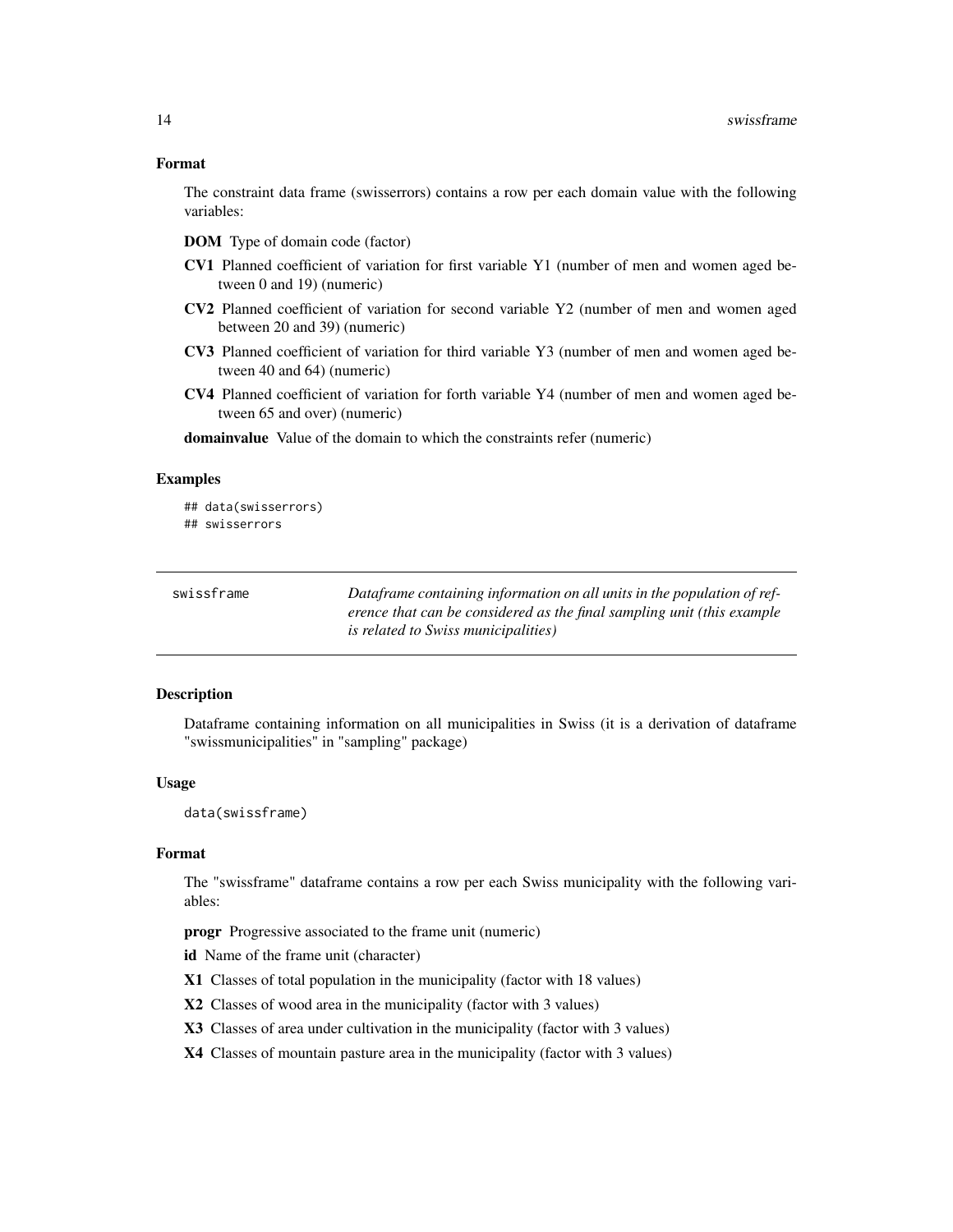- <span id="page-14-0"></span>X5 Classes of area with buildings in the municipality (factor with 3 values)
- X6 Classes of industrial area in the municipality (factor with 3 values)
- Y1 Number of men and women aged between 0 and 19 (numeric)
- Y2 Number of men and women aged between 20 and 39 (numeric)
- Y3 Number of men and women aged between 40 and 64 (numeric)
- Y4 Number of men and women aged between 65 and over (numeric)

domainvalue Value of domain to which the municipality belongs (factor or numeric)

#### Examples

#data(swissframe) #head(strata)

swissmunicipalities *The Swiss municipalities population*

#### Description

This population provides information about the Swiss municipalities in 2003.

#### Usage

```
data(swissmunicipalities)
```
CT Swiss canton.

#### Format

A data frame with 2896 observations on the following 22 variables:

REG Swiss region. COM municipality number. Nom municipality name. HApoly municipality area. Surfacesbois wood area. Surfacescult area under cultivation. Alp mountain pasture area. Airbat area with buildings. Airind industrial area. P00BMTOT number of men. P00BWTOT number of women. Pop020 number of men and women aged between 0 and 19. Pop2040 number of men and women aged between 20 and 39.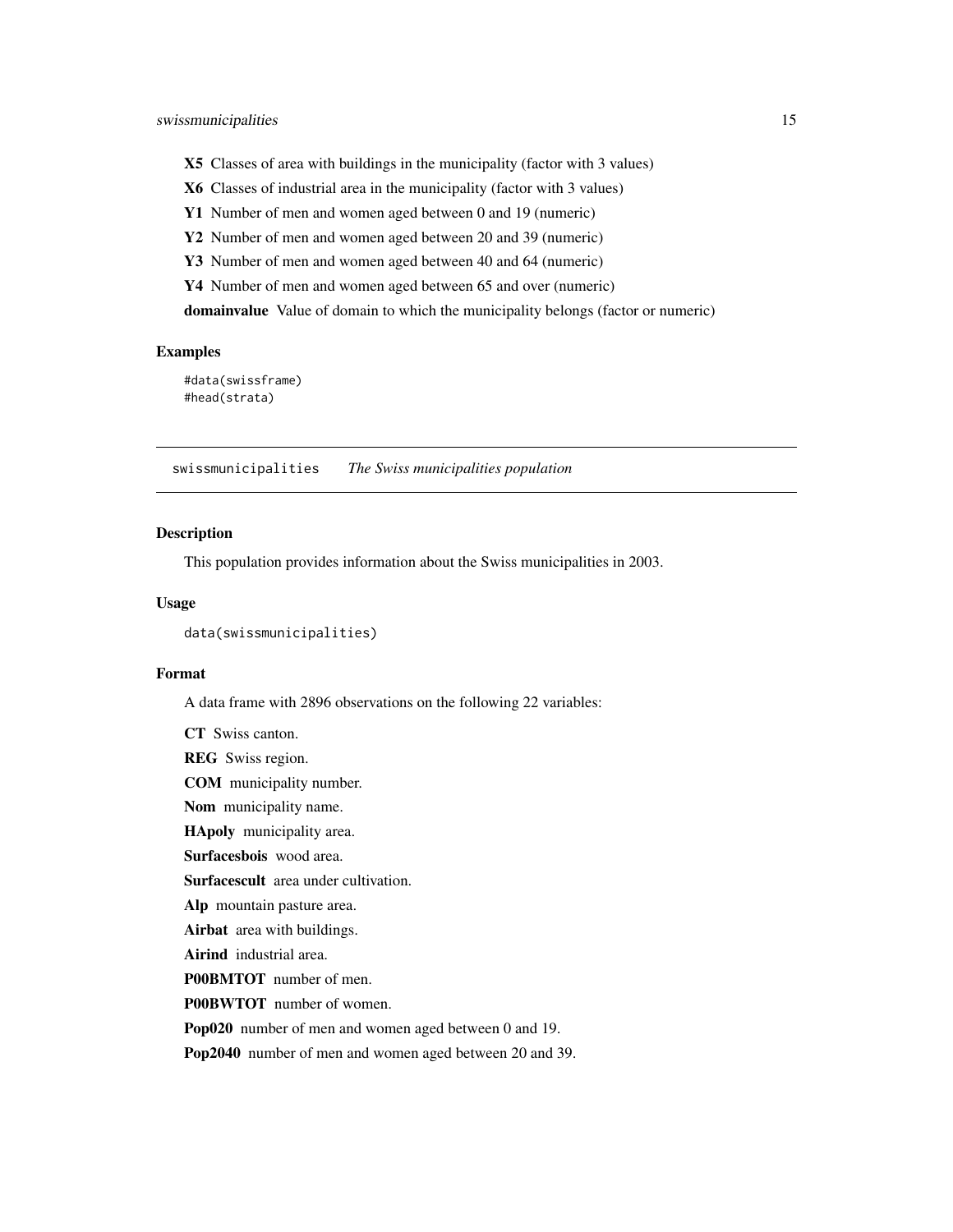#### <span id="page-15-0"></span>16 swissstrata and the swiss of the swiss swiss strategy and the swiss strategy and the swiss strategy and the swiss strategy and the swiss strategy and the swiss strategy and the swiss strategy and the swiss strategy and

Pop4065 number of men and women aged between 40 and 64.

Pop65P number of men and women aged between 65 and over.

H00PTOT number of households.

H00P01 number of households with 1 person.

H00P02 number of households with 2 persons.

H00P03 number of households with 3 persons.

H00P04 number of households with 4 persons.

POPTOT total population.

#### Source

Swiss Federal Statistical Office.

#### Examples

```
data(swissmunicipalities)
hist(swissmunicipalities$POPTOT)
```

| swissstrata | Dataframe containing information on strata in the swiss municipali- |
|-------------|---------------------------------------------------------------------|
|             | ties frame                                                          |

#### Description

Dataframe containing information on strata in the swiss municipalities frame

#### Usage

data(swissframe)

#### Format

The "swissstrata" dataframe contains a row per stratum with the following variables:

STRATO Identifier of the stratum (character)

N Number of population units in the stratum (numeric)

- X1 Classes of total population in the municipality (factor with 18 values)
- X2 Classes of wood area in the municipality (factor with 3 values)
- X3 Classes of area under cultivation in the municipality (factor with 3 values)
- X4 Classes of mountain pasture area in the municipality (factor with 3 values)
- X5 Classes of area with buildings in the municipality (factor with 3 values)
- X6 Classes of industrial area in the municipality (factor with 3 values)
- M1 Mean in the stratum of Y1 (number of men and women aged between 0 and 19)(numeric)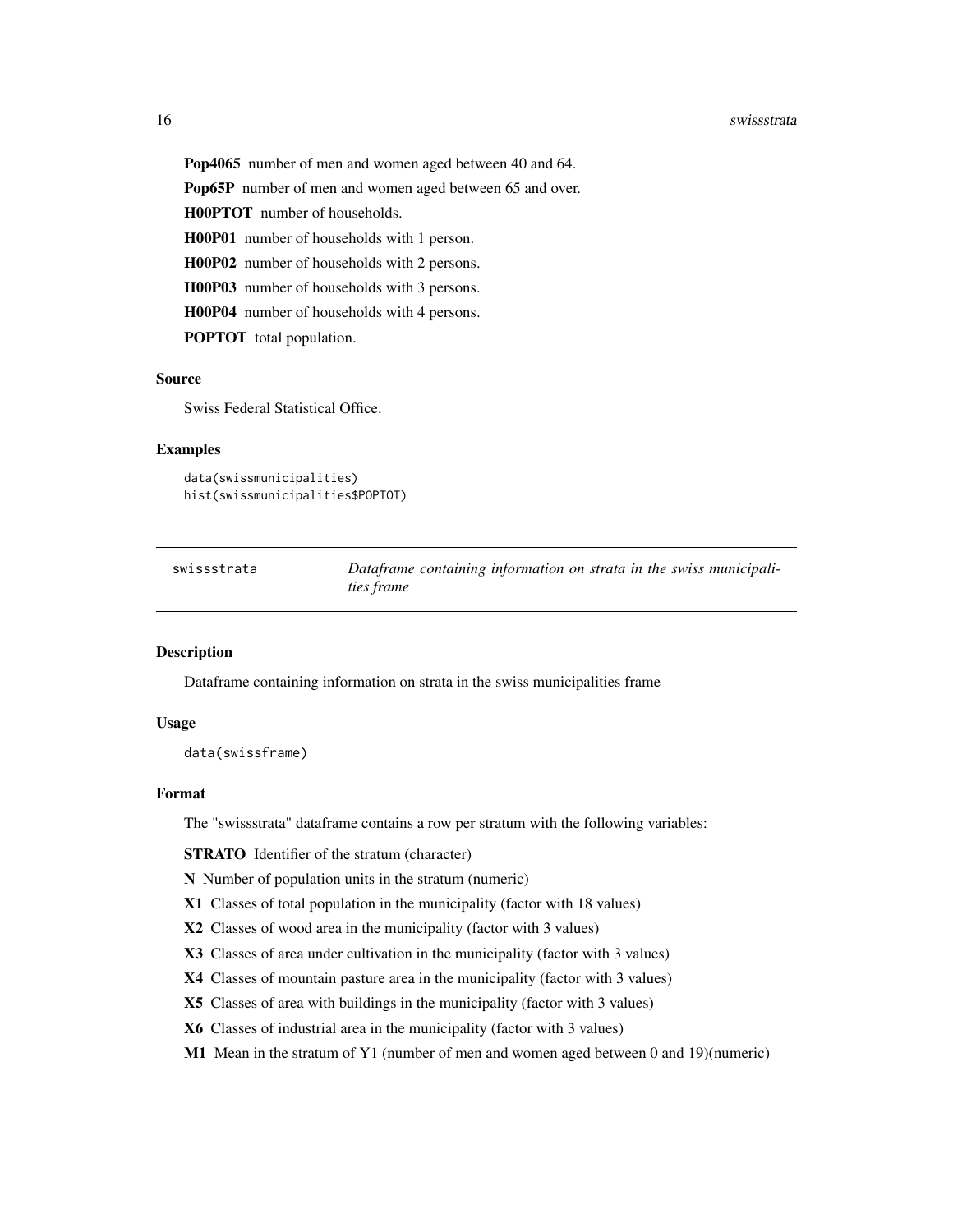- <span id="page-16-0"></span>M2 Mean in the stratum of Y2 (number of men and women aged between 20 and 39) (numeric)
- M3 Mean in the stratum of Y3 (number of men and women aged between 40 and 64) (numeric)
- M4 Mean in the stratum of Y4 (number of men and women aged between 64 and over) (numeric)
- S1 Standard deviation in the stratum of Y1 (number of men and women aged between 0 and 19)(numeric)
- S2 Standard deviation in the stratum of Y2 (number of men and women aged between 20 and 39) (numeric)
- S3 Standard deviation in the stratum of Y3 (number of men and women aged between 40 and 64) (numeric)
- S4 Standard deviation in the stratum of Y4 (number of men and women aged between 64 and over) (numeric)
- cens Flag (1 indicates a take all straum, 0 a sampling stratum) (numeric) Default =  $0$
- cost Cost per interview in each stratum. Default  $= 1$  (numeric)
- DOM1 Value of domain to which the stratum belongs Default = 1 (factor or numeric)

#### Examples

- # data(swissstrata)
- # head(swissstrata)

tuneParameters *Execution and compared evaluation of optimization runs*

#### **Description**

This function allows to execute a number of optimization runs, varying in a controlled way the values of the parameters, in order to find their most suitable values. by comparing the resulting solutions. It can be applied only to a given domain per time. Most parameters of this function are the same than those of the function 'optimizeStrata', but they are given in a vectorial format. The length of each vector is given by the number of optimizations to be run: it is therefore possible to define different combination of values of the parameters for each execution of 'optimizeStrata'. After each optimization run, from the corrisponding optimized frame a given number of samples are drawn. For each of them, the estimates of the target variables Y's are computed ("precision"), together with the associated coefficients of variations, and the absolute differences between the values of the estimates and the true values in the population ("bias"). Information on the distribution of bias (differences) and precision (CV's) are outputted, and also boxplots for each of them are produced, in order to permit a compared evaluation of the different solutions found in the different runs. As the optimal solution is stored for each run, after the evaluation it is possible to use it directly, or as a "suggestion" for a new optimization with more iterations (in order to improve it).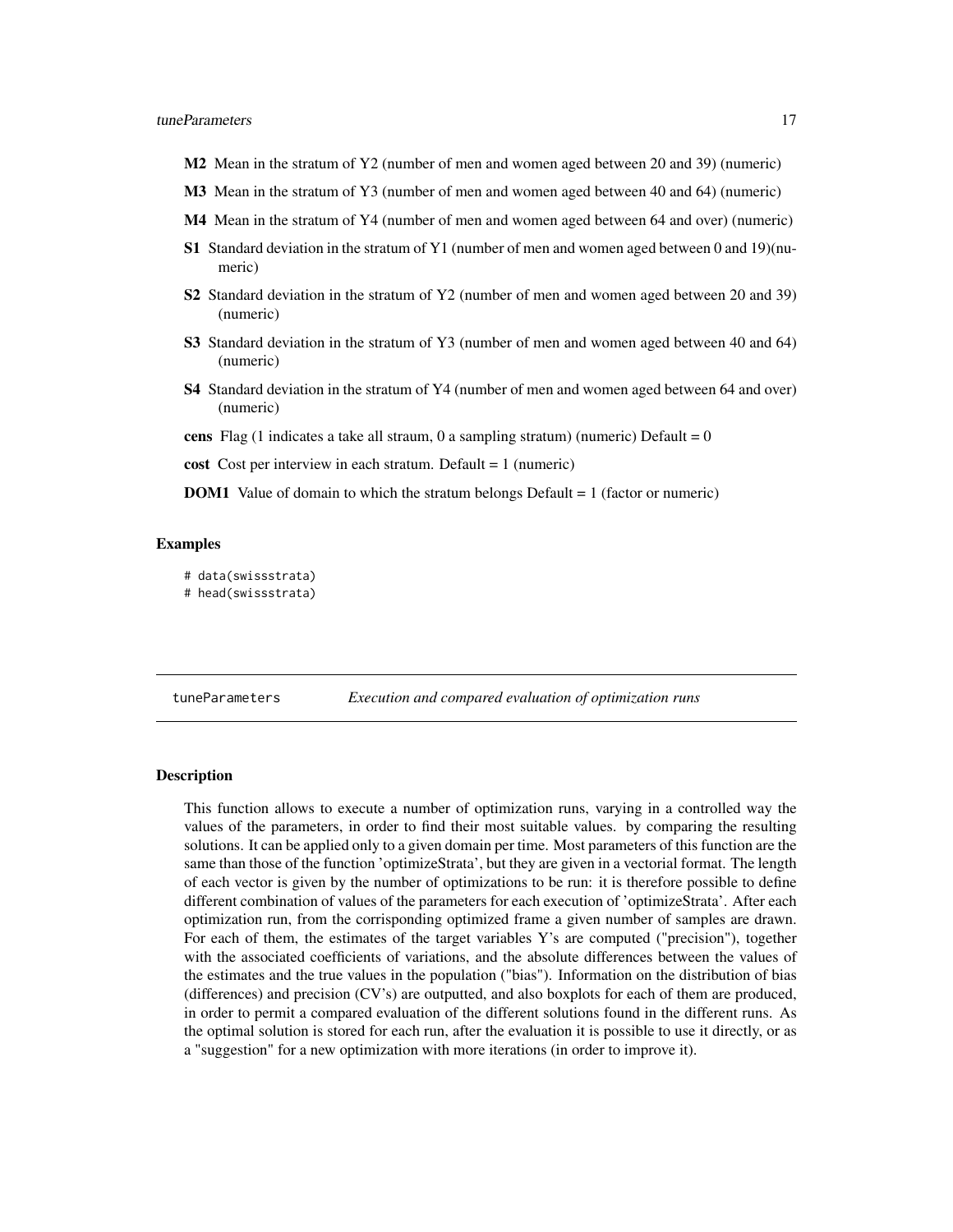#### Usage

```
tuneParameters (
noptim,
nsampl,
frame,
errors = errors,
strata = strata,
cens = NULL,
strcens = FALSE,
alldomains = FALSE,
dom = 1,
initialStrata,
addStrataFactor,
minnumstr,
iter,
pops,
mut_chance,
elitism_rate
\mathcal{L}
```
#### Arguments

| noptim        | Number of optimization runs to be performed                                                                                                                                                                                                                                                                                     |
|---------------|---------------------------------------------------------------------------------------------------------------------------------------------------------------------------------------------------------------------------------------------------------------------------------------------------------------------------------|
| nsampl        | Number of samples to be drawn from the optimized population frame after each<br>optimization                                                                                                                                                                                                                                    |
| frame         | The (mandatory) dataframe containing the sampling frame                                                                                                                                                                                                                                                                         |
| errors        | This is the (mandatory) dataframe containing the precision levels expressed in<br>terms of Coefficients of Variation that estimates on target variables Y's of the<br>survey must comply                                                                                                                                        |
| strata        | This is the (mandatory) dataframe containing the information related to "atomic"<br>strata, i.e. the strata obtained by the Cartesian product of all auxiliary variables<br>X's. Information concerns the identifiability of strata (values of X's) and vari-<br>ability of Y's (for each Y, mean and standard error in strata) |
| cens          | This the (optional) dataframe containing the takeall strata, those strata whose<br>units must be selected in whatever sample. It has same structure than "strata"<br>dataframe                                                                                                                                                  |
| strcens       | Flag (TRUE/FALSE) to indicate if takeall strata do exist or not. Default is<br><b>FALSE</b>                                                                                                                                                                                                                                     |
| alldomains    | Flag (TRUE/FALSE) to indicate if the optimization must be carried out on all<br>domains. It must be left to its default (FALSE)                                                                                                                                                                                                 |
| dom           | Indicates the domain on which the optimization runs must be performed. It is an<br>integer value that has to be internal to the interval $(1 \le x$ number of domains).<br>It is mandatory, if not indicated, the default (1) is taken.                                                                                         |
| initialStrata | This is the initial limit on the number of strata for each solution. Default is 3000.<br>This parameter has to be given in a vectorial format, whose length is given by<br>the number of different optimisations ( = value of parameter 'noptim')                                                                               |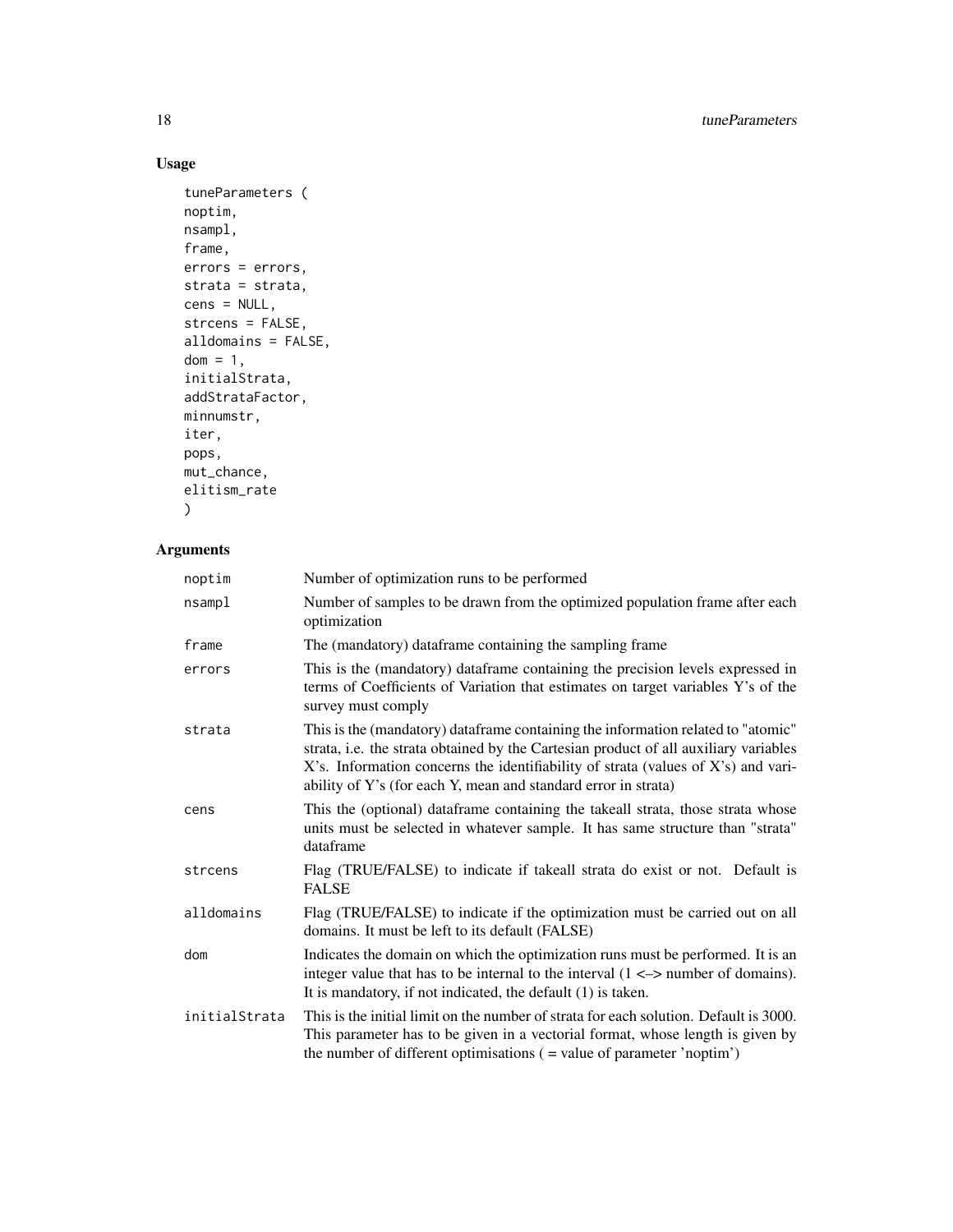| addStrataFactor |              |                                                                                                                                                                                                                                                                                                                                                                                                                                                                                                                                                 |
|-----------------|--------------|-------------------------------------------------------------------------------------------------------------------------------------------------------------------------------------------------------------------------------------------------------------------------------------------------------------------------------------------------------------------------------------------------------------------------------------------------------------------------------------------------------------------------------------------------|
|                 |              | This parameter indicates the probability that at each mutation the number of<br>strata may increase with respect to the current value. Default is 0.01 (1 This<br>parameter has to be given in a vectorial format, whose length is given by the<br>number of different optimisations ( = value of parameter 'noptim')                                                                                                                                                                                                                           |
|                 | minnumstr    | Indicates the minimum number of units that must be allocated in each stratum.<br>Default is 2. This parameter has to be given in a vectorial format, whose length is<br>given by the number of different optimisations ( = value of parameter 'noptim')                                                                                                                                                                                                                                                                                         |
|                 | iter         | Indicated the maximum number of iterations $(=$ generations) of the genetic algo-<br>rithm. Default is 20. This parameter has to be given in a vectorial format, whose<br>length is given by the number of different optimisations $($ = value of parameter<br>'noptim')                                                                                                                                                                                                                                                                        |
|                 | pops         | The dimension of each generations in terms of individuals. Default is 50. This<br>parameter has to be given in a vectorial format, whose length is given by the<br>number of different optimisations ( = value of parameter 'noptim')                                                                                                                                                                                                                                                                                                           |
|                 | mut_chance   | Mutation chance: for each new individual, the probability to change each single<br>chromosome, i.e. one bit of the solution vector. High values of this parameter<br>allow a deeper exploration of the solution space, but a slower convergence, while<br>low values permit a faster convergence, but the final solution can be distant from<br>the optimal one. Default is 0.05. This parameter has to be given in a vectorial<br>format, whose length is given by the number of different optimisations $($ = value<br>of parameter 'noptim') |
|                 | elitism_rate | This parameter indicates the rate of better solutions that must be preserved from<br>one generation to another. Default is 0.2 (20 This parameter has to be given in a<br>vectorial format, whose length is given by the number of different optimisations<br>$($ = value of parameter 'noptim')                                                                                                                                                                                                                                                |

#### Author(s)

Giulio Barcaroli

#### Examples

```
#
## Not run:
#------------------------------------------------------------
# data setting
library(SamplingStrata)
data(swissstrata)
data(swisserrors)
data(swissframe)
# As this function can be applied only to a given domain per time,
# we select the first domain
frame <- swissframe[swissframe$domainvalue == 1,]
strata <- swissstrata[swissstrata$DOM1 == 1,]
errors <- swisserrors[swisserrors$domainvalue == 1,]
#------------------------------------------------------------
# parameters setting
```
noptim <- 8 # Number of runs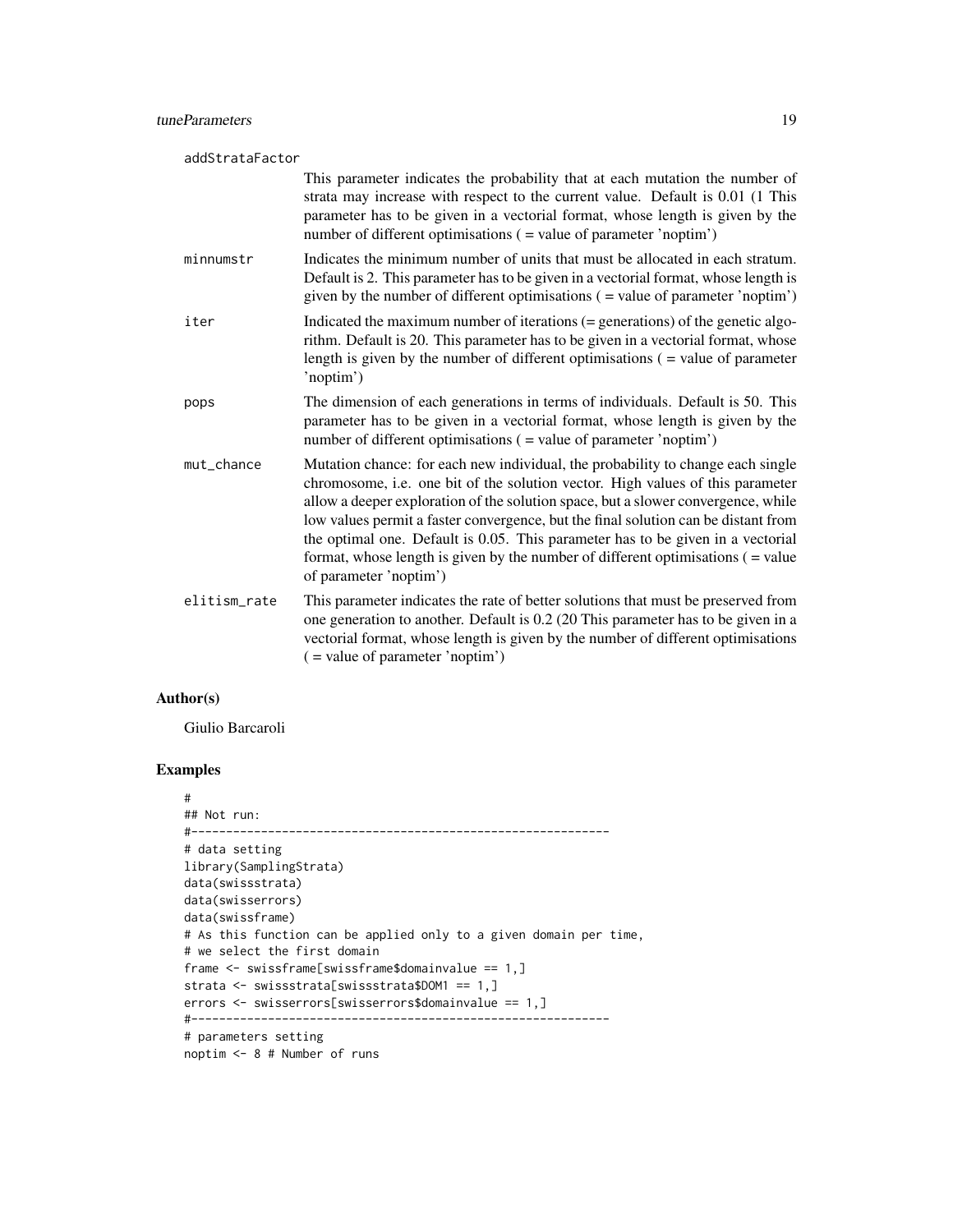```
nsampl <- 100 # Number of samples to be drawn after each optimization
initialStrata <- ceiling(c(1:noptim)*0.1*(nrow(strata))) # Number of initial strata
addStrataFactor <- rep(0.01,noptim) # Rate for increasing initial strata
minnumstr \leq rep(2, noptim) # Minimum number of units per stratum
iter <- rep(200,noptim) # Number of iterations for each optimization
pops <- rep(20,noptim) # Number of solutions for each iteration
mut_chance <- rep(0.004,noptim) # Mutation chance
elitism_rate <- rep(0.2,noptim) # Elitism rate
#------------------------------------------------------------
tuneParameters (
  noptim,
  nsampl,
  frame,
  errors = errors,
  strata = strata,
  cens = NULL,
  strcens = FALSE,
  alldomains = FALSE,
  dom = 1,
  initialStrata,
  addStrataFactor,
  minnumstr,
  iter,
  pops,
  mut_chance,
  elitism_rate
  )
## End(Not run)
```
updateFrame *Updates the initial frame on the basis of the optimized stratification*

#### Description

Once optimal stratification has been obtained, and new labels have been attributed to initial atomic strata ("newstrata"), it is important to report the new classification of units in the sampling frame by attributing new strata labels to each unit. By executing this function, a new frame will be obtained with the same structure of the old, but with the addition of a new stratum label. The initial frame must contain a variable named 'domainvalue' that indicates the same values of the domain that has been used with the 'optimizeStrata' function. If no domains have been defined, this variable will contains all 1's, but it must exist

#### Usage

```
updateFrame(frame, newstrata, writeFiles = FALSE)
```
<span id="page-19-0"></span>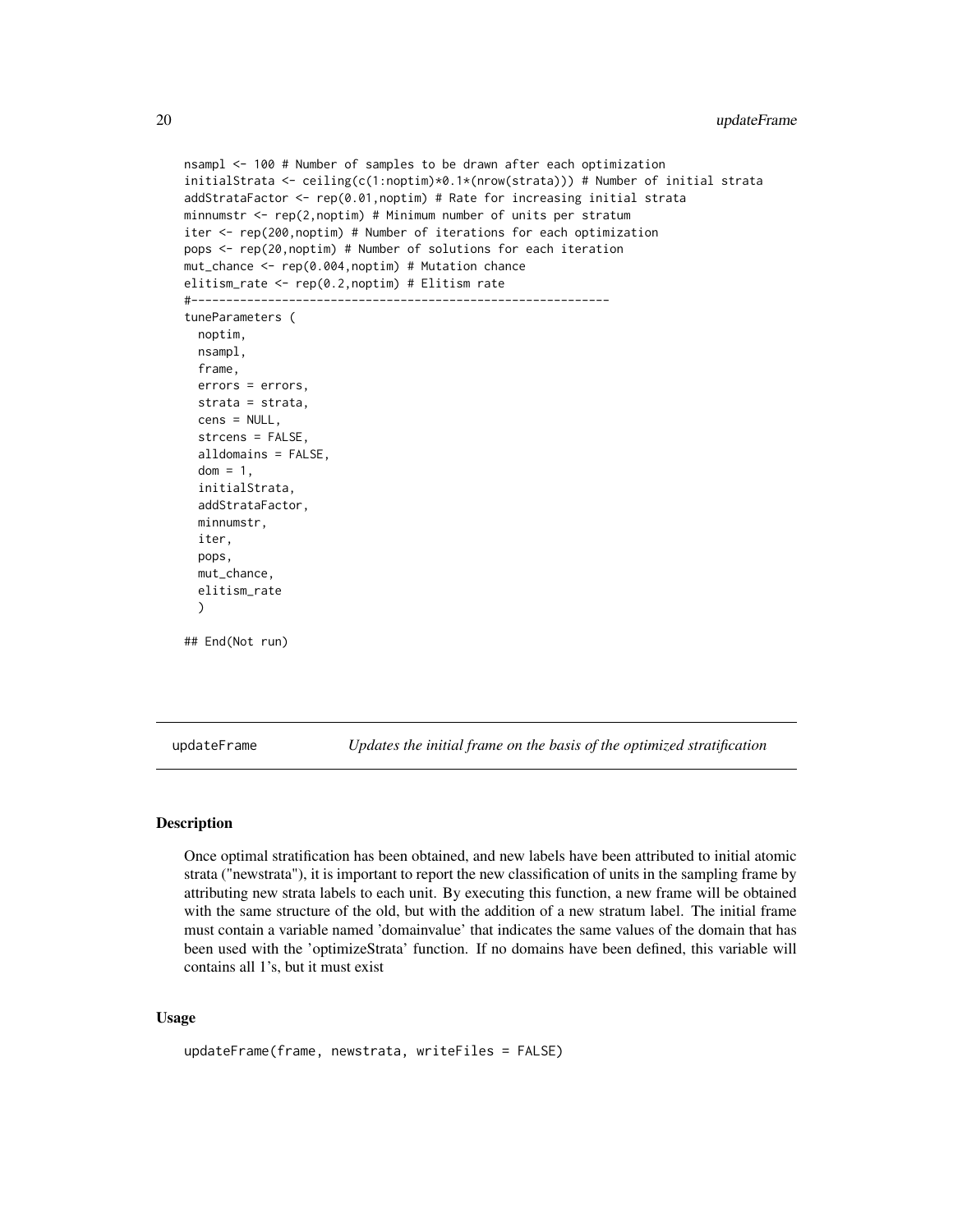#### updateFrame 21

#### Arguments

| frame      | This is the (mandatory) dataframe containing the sampling frame.                                                                                                                                                                    |
|------------|-------------------------------------------------------------------------------------------------------------------------------------------------------------------------------------------------------------------------------------|
| newstrata  | This is the (mandatory) data frame containing the information related to the op-<br>timisation applied to initial stratification (new labels applied to atomic strata). It<br>is produced by executing the "updateStrata" function. |
| writeFiles | Flag to write or not the new sampling frame into the working directory. Default<br>is "FALSE"                                                                                                                                       |

#### Value

A dataframe containing the frame

#### Author(s)

Giulio Barcaroli

```
#
# The following example is realistic, but is time consuming
#
## Not run:
library(SamplingStrata)
data(swisserrors)
data(swissstrata)
# optimisation of sampling strata
solution <- optimizeStrata (
    errors = swisserrors,
    strata = swissstrata,
    cens = NULL,
    strcens = FALSE,
    initialStrata = 3000,
    addStrataFactor = 0.01,
    minnumstr = 2,
    iter = 60,
    pops = 20,
    mut{\_}chance = 0.05,
    elitism_rate = 0.2,
    highvalue = 100000000,
    suggestions = NULL,
writeFiles = FALSE)
# updating sampling strata with new strata labels
newstrata <- updateStrata(swissstrata, solution, writeFiles = TRUE)
# updating sampling frame with new strata labels
data(swissframe)
framenew <- updateFrame(frame=swissframe, newstrata=newstrata, writeFiles = TRUE)
```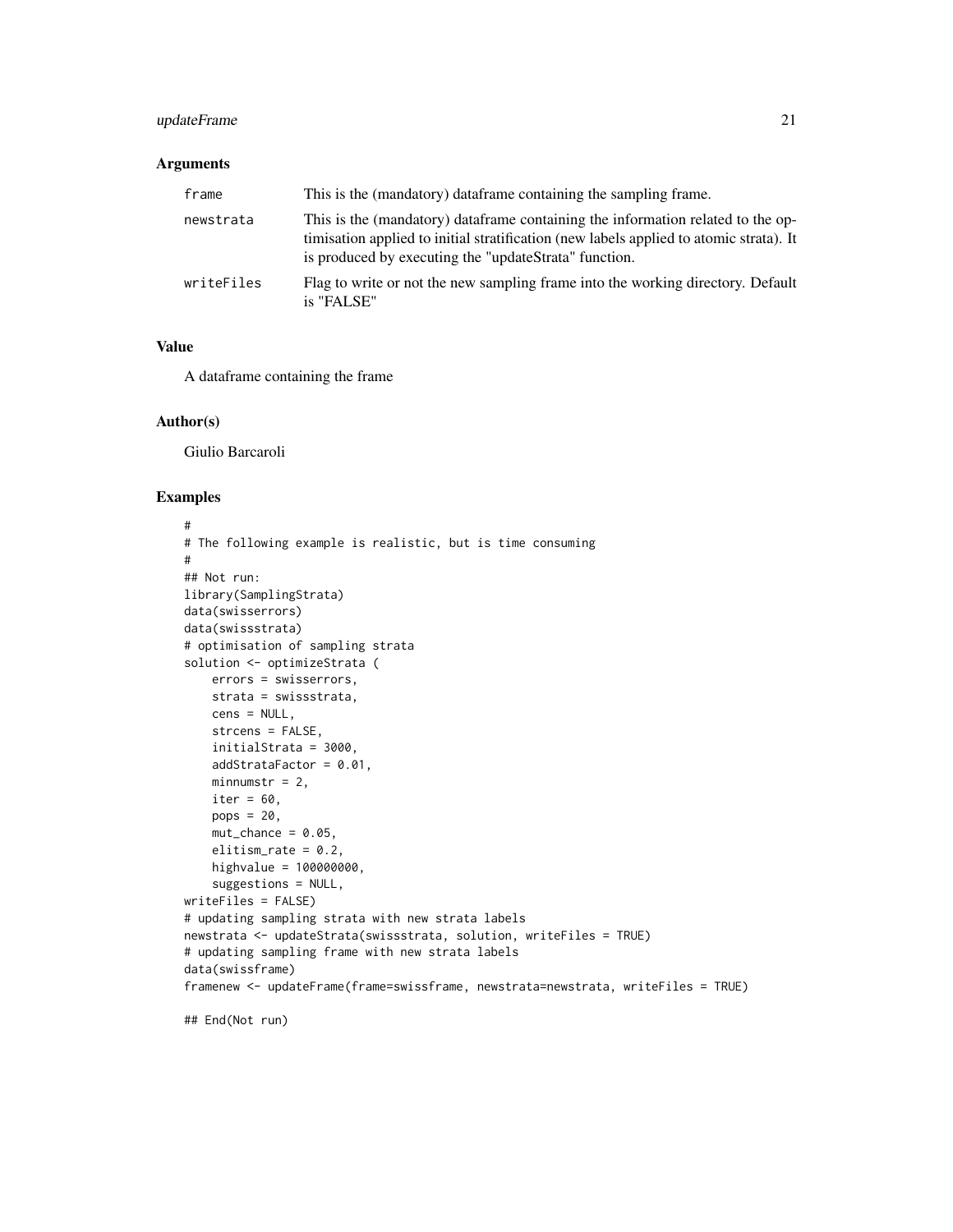<span id="page-21-0"></span>

#### Description

Once optimal stratification has been obtained ('outstrata'), then we need to attribute new strata labels to each atomic stratum. By executing this function, a new dataframe "newstrata" will be obtained with the same structure of the old, ("strata") but with the addition of a new stratum label. By indicating "YES" to "writeFile" parameter, the dataframe "newstrata" will be written to a delimited file ("newstrata.txt"). Also a second delimited file ("strata\_aggregation.txt") will be outputted, containing the indication of the relations bewteen atomic and aggregated strata.

#### Usage

```
updateStrata(strata, solution, writeFiles = FALSE)
```
#### Arguments

| strata     | This is the (mandatory) dataframe containing the information related to the<br>atomic strata to which the optimisation has been applied to.                             |
|------------|-------------------------------------------------------------------------------------------------------------------------------------------------------------------------|
| solution   | List obtained by the execution of the "optimizeStrata" function. The first ele-<br>ment of the list is the vector of the indices corresponding to the optimal solution. |
| writeFiles | Indicates if at the end of the processing the resulting strata will be outputted in<br>a delimited file. Default is "FALSE".                                            |

#### Value

A dataframe containing the strata

#### Author(s)

Giulio Barcaroli

```
#
# This is a toy example, and can be run
#
library(SamplingStrata)
data(errors)
data(strata)
# optimisation of sampling strata
solution <- optimizeStrata (
   errors = errors,
   strata = strata,
   cens = NULL,
```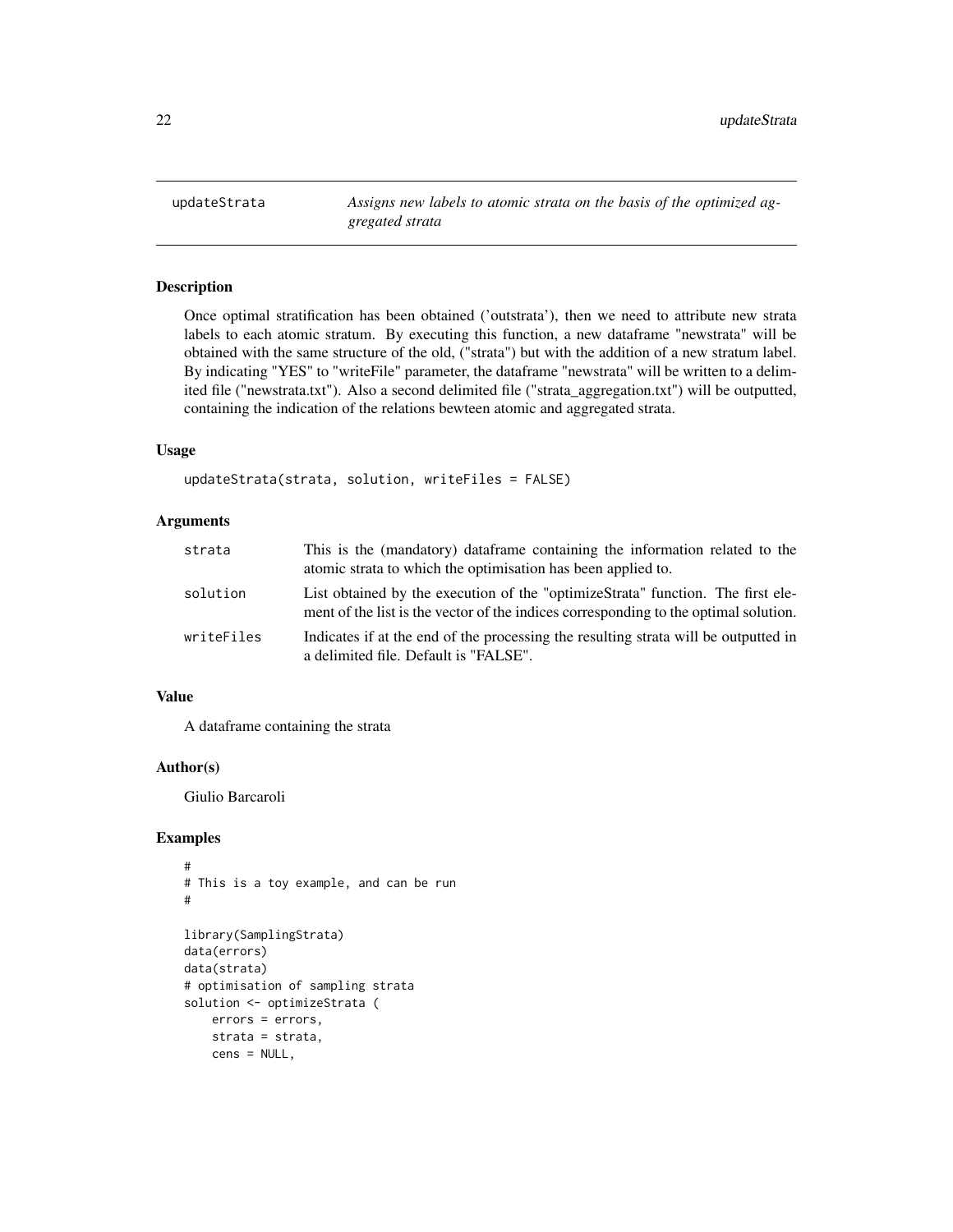#### <span id="page-22-0"></span>var.bin 23

```
strcens = FALSE,
    initialStrata = 3000,
    addStrataFactor = 0.01,
   minnumstr = 2,
    iter = 30,
   pops = 20,
    mut{\_}chance = 0.05,elitism_rate = 0.2,
   highvalue = 100000000,
    suggestions = NULL,
writeFiles = FALSE)
# updating sampling strata with new strata labels
newstrata <- updateStrata(strata, solution)
#
# The following example is realistic, but is time consuming
#
## Not run:
library(SamplingStrata)
data(swisserrors)
data(swissstrata)
# optimisation of sampling strata
solution <- optimizeStrata (
   errors = swisserrors,
   strata = swissstrata,
    cens = NULL,
    strcens = FALSE,
    initialStrata = 3000,
    addStrataFactor = 0.01,
   minnumstr = 2,
    iter = 60,
   pops = 20,
    mut{\_}chance = 0.05,elitism_rate = 0.2,
   highvalue = 100000000,
    suggestions = NULL,
writeFiles = FALSE)
# updating sampling strata with new strata labels
newstrata <- updateStrata(swissstrata, solution)
## End(Not run)
```
var.bin *Allows to transform a continuous variable into a categorical ordinal one by applying a modified version of the k-means clustering function in the 'stats' package.*

#### Description

The optimization of a frame stratification is applicable only in presence of all categorical auxiliary variables in the frame. If one or more continuous auxiliary variables are in the frame, it is necessary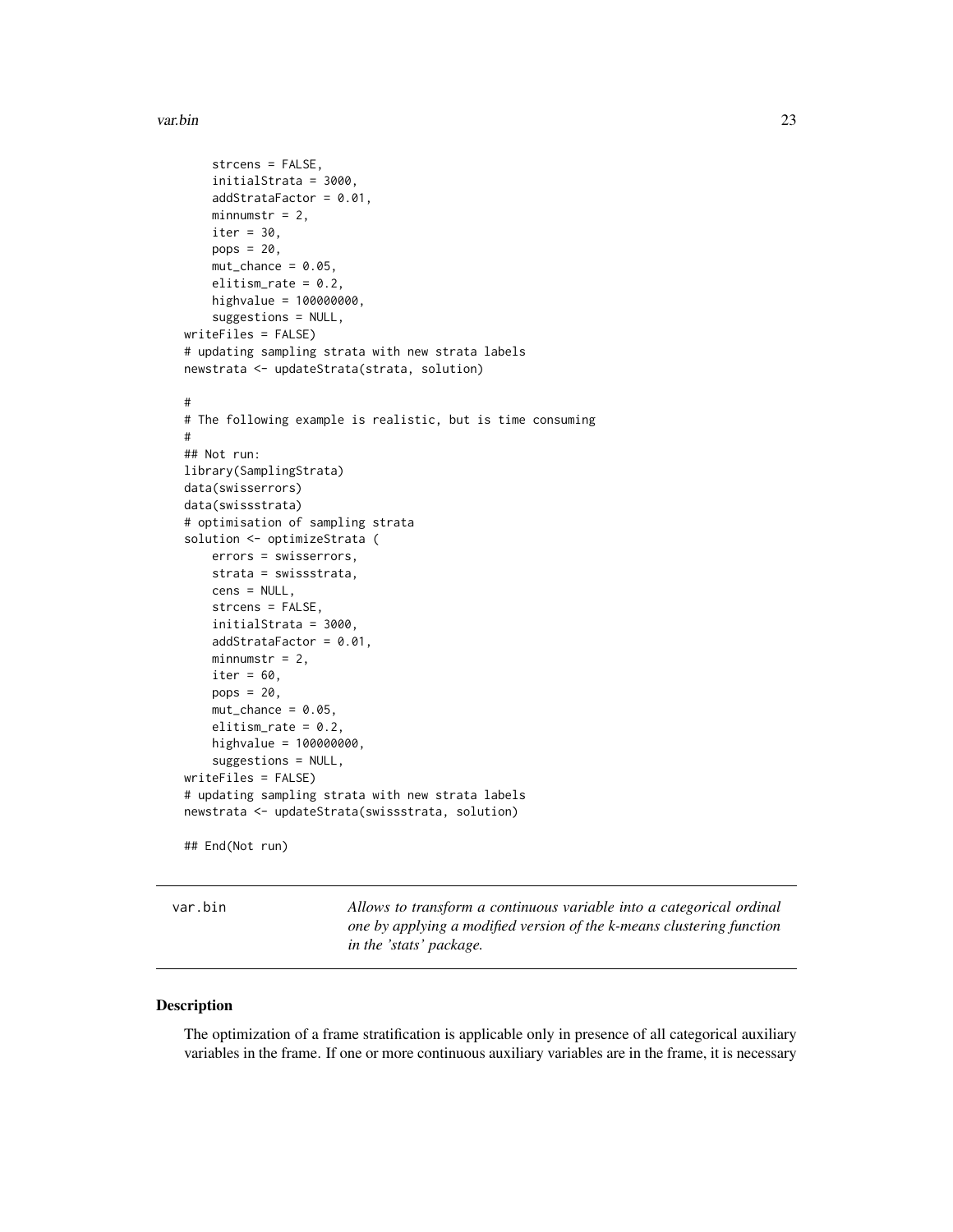to pre-process in order to convert them into categorical (ordinal) variables. The applied method is the "k-means" clustering method contained in the in "stats" package. This function ensures that the final result is in an ordered categorical variable.

#### Usage

```
var.bin(x,
bins=3,
iter.max=100)
```
#### Arguments

| $\mathsf{X}$ | Continuous variable to be transformed into a categorical one |
|--------------|--------------------------------------------------------------|
| bins         | Number of values of the resulting categorical variable       |
| iter.max     | Maximum number of iterations of the clustering algorithm     |

#### Value

Binned variable

```
library(SamplingStrata)
data(swissmunicipalities)
data(swissframe)
swissframe$X1 <- var.bin(swissmunicipalities$POPTOT,bins = 18)
table(swissframe$X1)
tapply(swissmunicipalities$POPTOT,swissframe$X1,mean)
```